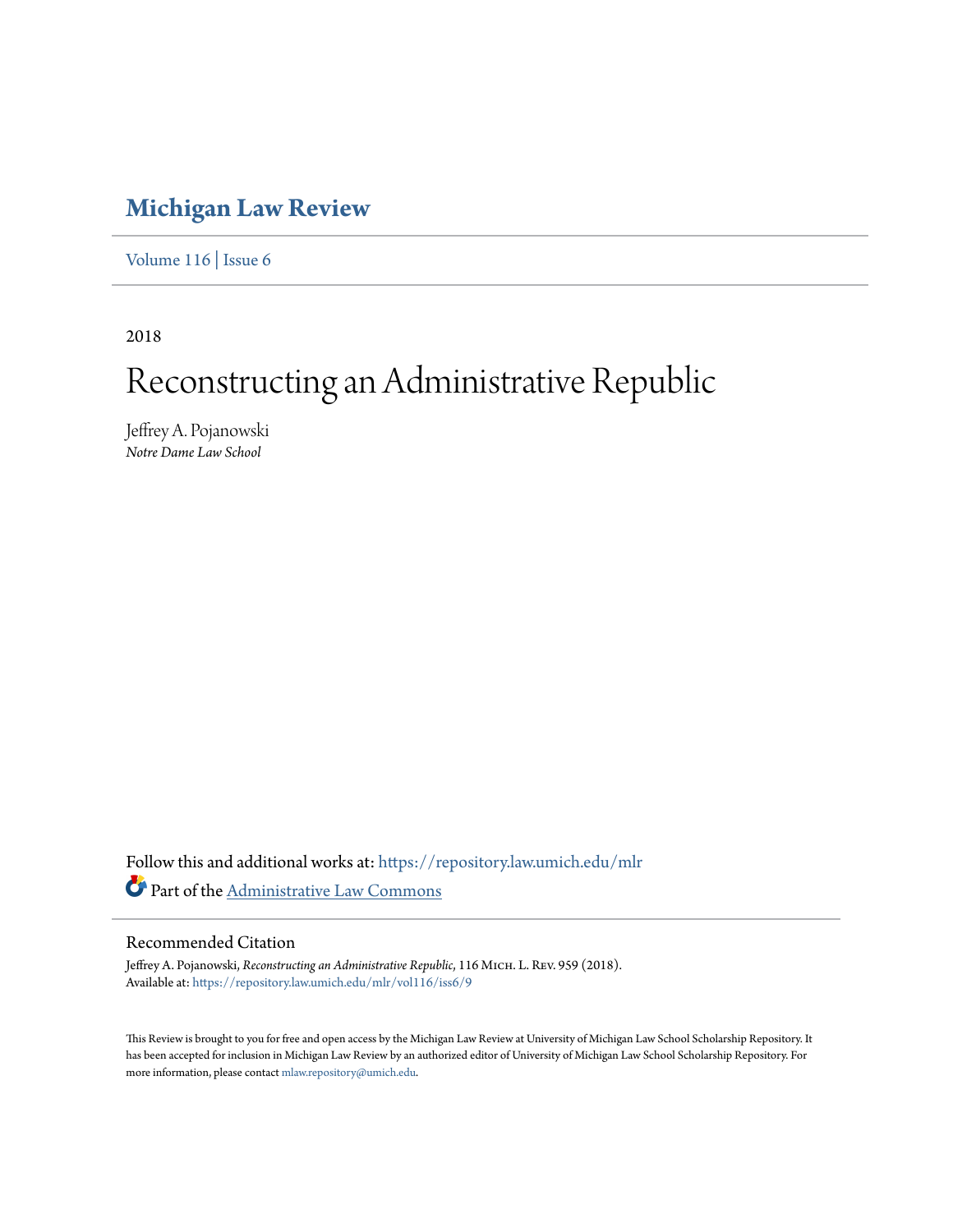### **RECONSTRUCTING AN ADMINISTRATIVE REPUBLIC**

*Jeffrey A. Pojanowski\**

Constitutional Coup: Privatization's Threat to the American Republic. By *Jon D. Michaels*. Cambridge and London: Harvard University Press. 2017. Pp. viii, 232. \$35.

#### **INTRODUCTION**

Something is rotten in the state of administrative law. This sentiment is not uncommon in contemporary scholarship, though it usually arises from the political or jurisprudential right. Administrative law is "unlawful";<sup>1</sup> the rise of the administrative state proliferates "quasi-law" and undermines our polity's constitutional morality;2 and "bureaucracy in America" betrays our Republic's central governing principles.3 More broadly, scholars express a looming sense of ill ease with the current dispensation, marked by a lamentation for what has been lost and a call for its restoration.

With the publication of *Constitutional Coup: Privatization's Threat to the* American Republic, we can add Professor Jon D. Michaels<sup>4</sup> to the litany of the discontented, but with a twist. Michaels is not a libertarian seeking to roll back the administrative state, an avid federalist hoping to devolve governing function to states and local communities, or an originalist aspiring to restore the premodern constitutional regime. Yet he too seeks to undo a betrayal of our constitutional order. For Michaels, the lost regime is what he calls the *pax administrativa*, an era in which governing arrangements reconciled the administrative state with our core constitutional commitments to checks and balances and separation of powers (pp. 15–16). The usurper here is pervasive privatization within the administrative state.<sup>5</sup>

Michaels argues that privatization—whether through contracting out key government functions or "marketizing" the bureaucracy—upsets this delicate balance and is constitutionally illegitimate (pp. 54–57, 135). Today's junta is not dressed in military fatigues and does not tote guns but rather

4. Professor of Law, UCLA School of Law.

<sup>\*</sup> Professor of Law, Notre Dame Law School. I am grateful to Sam Bray, Emily Bremer, Paul Miller, and Adrian Vermeule for helpful comments. All errors are my own.

<sup>1.</sup> Philip Hamburger, Is Administrative Law Unlawful? (2014).

<sup>2.</sup> BRUCE P. FROHNEN & GEORGE W. CAREY, CONSTITUTIONAL MORALITY AND THE Rise of Quasi-Law (2016).

<sup>3.</sup> Joseph Postell, Bureaucracy in America: The Administrative State's Challenge to Constitutional Government (2017).

<sup>5.</sup> P. 57 ("[O]nly through understanding and appreciating *pax administrativa* as constitutionally grounded can we see privatization the way Hamlet came to see his uncle: as a false and illegitimate usurper.").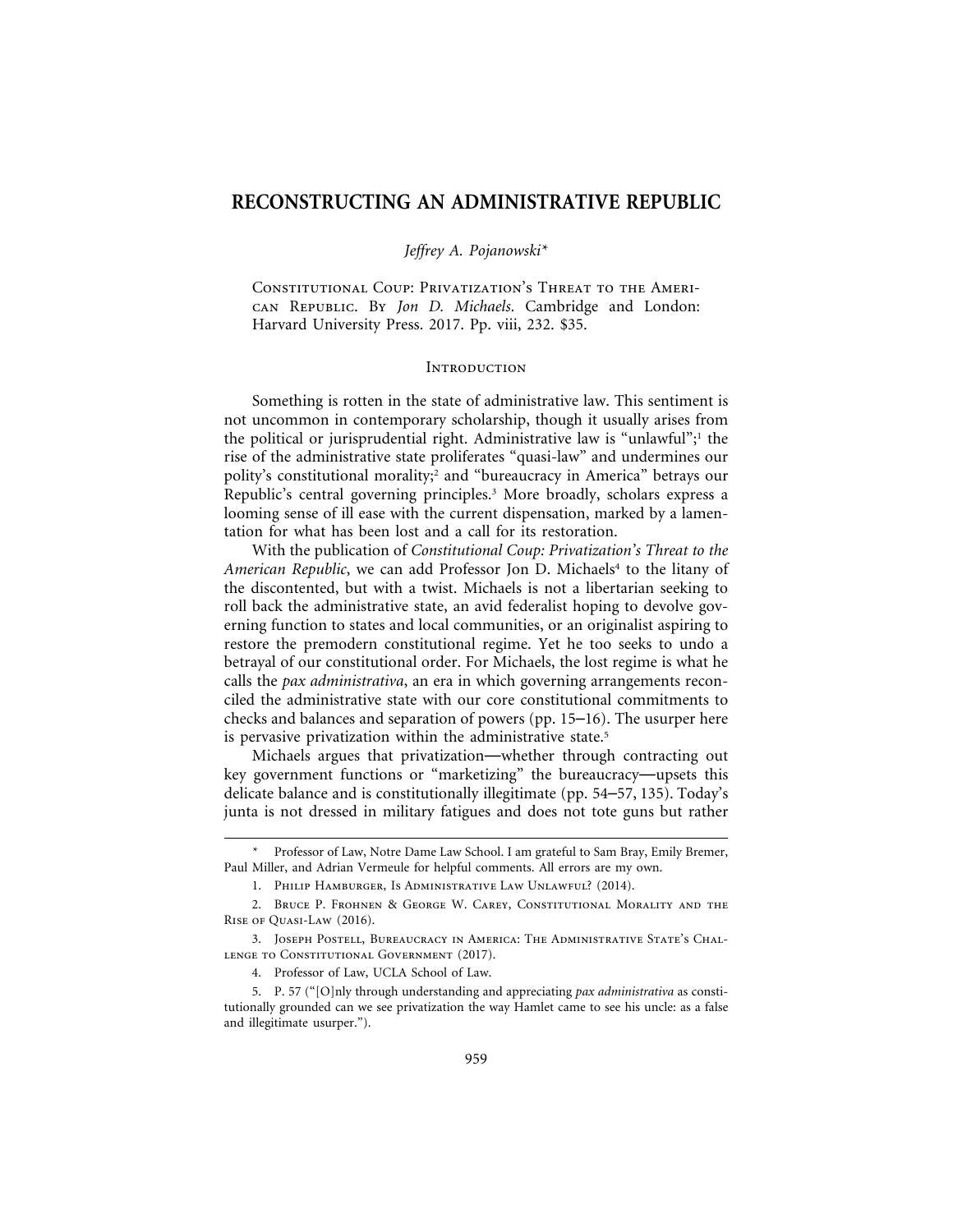arrives in a three-piece suit armed with a PowerPoint plan to run the government like a business. *Constitutional Coup* identifies the rise of the *pax administrativa*, diagnoses its downfall, and offers a plan to restore the constitutional order we lost.

*Constitutional Coup* offers a learned, lucid, and important argument about the relationship between privatization, constitutional structure, and public values. Defenders and critics of the contemporary administrative state alike will profit from engaging with Michaels's innovative work. This eview will introduce readers to his argument and then will raise two kinds of questions about it. First, will Michaels's method of constitutional interpretation and doctrinal analysis accelerate the trend *toward* privatization and consolidation of power in agency heads, the very evils he seeks to avoid? Second, is Michaels's version of separated powers within the administrative state a worthy successor to the original, and more formal, three-branch version?

Neither set of questions admits of easy answers, and even those who disagree with Michaels's conclusions should readily accede that he clarifies and enriches our understanding of the normative choices and dilemmas the modern administrative state raises. Constitutional formalists, progressives, and libertarians alike should fear undifferentiated massing of power in the executive branch, a consolidation enabled by a force-multiplying phalanx of federal contractors. For those convinced of the gravity of this situation, the question remains how to address it, and Michaels offers a powerful opening shot.

#### I. Restoring the *Pax Administrativa*

*Constitutional Coup* proceeds in three steps. First, it catalogues the rise of the administrative state in America and identifies a period of time in which this regime was congruent with our country's constitutional commitments (pp. 21–77). Nothing gold can last, however, and this *pax administrativa* was not long for this world. In the second part of the book, Michaels traces its downfall and the concomitant rise of privatization in the administrative state (pp. 79–141). In the last part of the book, Michaels offers a suite of doctrinal and legislative proposals to restore the administrative republic vanquished by privatization (pp. 143–230).

The first part of *Constitutional Coup* lays down the book's historical foundation and erects its evaluative framework. Building on a rich literature on privatization, to which he is an important contributor,<sup>6</sup> Michaels presents a brisk overview of the role that private actors played in the federal government before the rise of the modern administrative state (pp. 24–27). Michaels offers this parade of privateers, tax ferrets, and Pinkertons not as precedent to justify contemporary privatization but rather to consign the lot

<sup>6.</sup> *See, e.g.*, Jon D. Michaels, *Privatization's Progeny*, 101 Geo. L.J. 1023 (2013); Jon D. Michaels, *Privatization's Pretensions*, 77 U. Chi. L. Rev. 717 (2010); Jon D. Michaels, *All the President's Spies: Private-Public Intelligence Partnerships in the War on Terror*, 96 Calif. L. Rev. 901 (2008); Jon D. Michaels, *Running the Government Like a Business . . . Then and Now*, 128 Harv. L. Rev. 1152 (2015) (book review).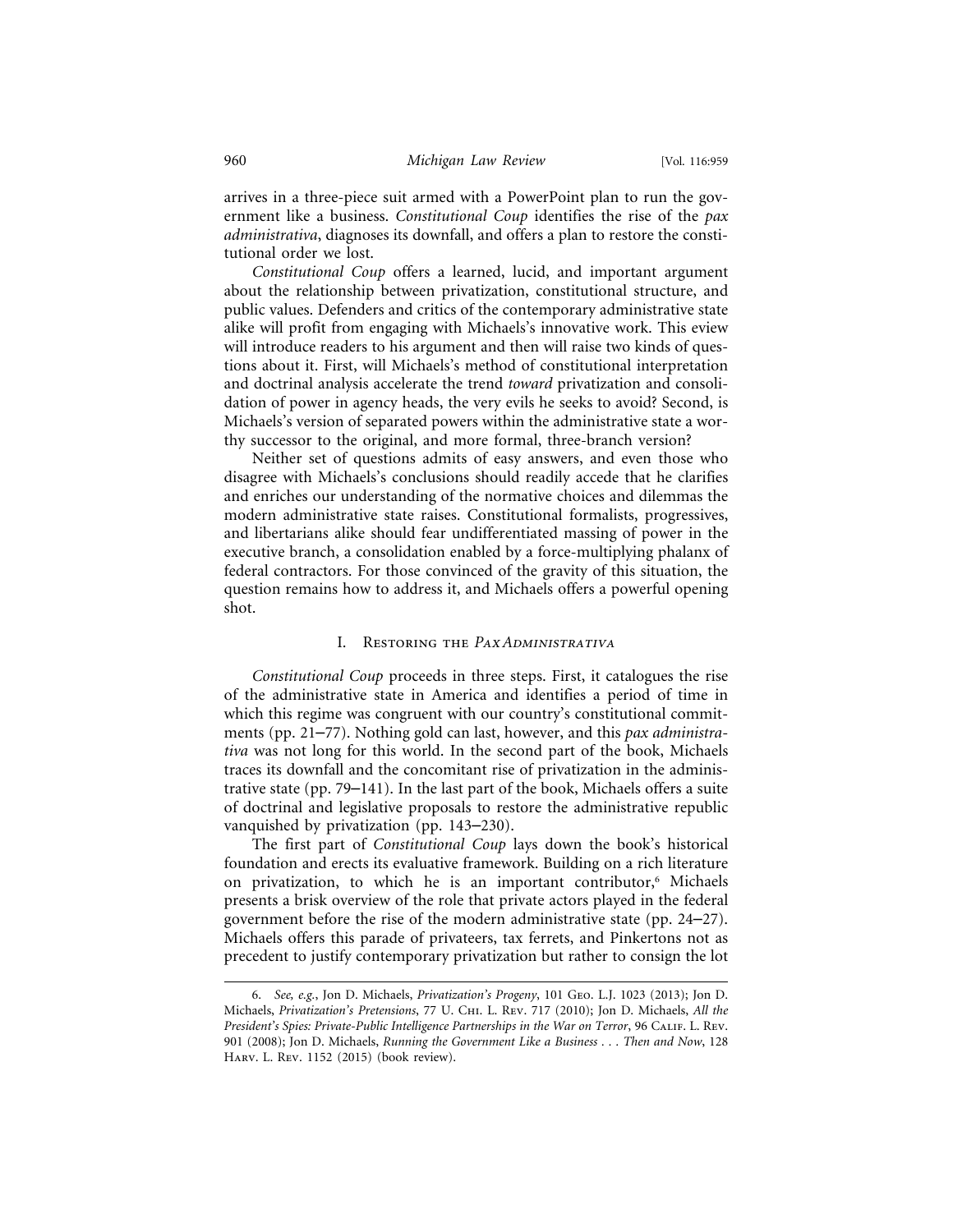to a prehistory in which the federal government was small, unprofessional, and not particularly public spirited (pp. 27–31).

This passel of private operators grew obsolete, Michaels argues, with the rising demand in the twentieth century for "big, good, and distinctive government" at the federal level (pp. 31–33). By the middle of the century, the federal government boasted a "public workforce largely purged of its original sins of partisanship, privatization, and profit-seeking" (p. 33) and stood ready to tackle the many social and economic problems Americans wanted their federal government to solve.7 The expanding federal government and the administrative state necessary to accomplish its tasks admittedly represented an "abrupt break" (p. 39) from the earlier constitutional regime and "was revolutionary in all respects" (p. 41). But Michaels is quick to insist this expansion was not, in fact, a coup.

Rather, he contends that the administrative state settled into an equilibrium that adapted America's core constitutional principles and extended them to modern governance (p. 40). The critical new pillars of this new regime were (i) the Pendleton Act, which created a professionalized, tenureprotected bureaucracy staffed based on merit, not connections, and (ii) the 1946 Administrative Procedure Act (APA), which "rationalized and standardized" agency rulemaking and adjudication (pp. 46, 70–72). These two features, Michaels argues, are central to an "[a]dministrative [s]eparation of [p]owers" that works a "[c]onstitutional [r]edemption" of the modern administrative era (p. 57).

Michaels offers a reconstruction in which separation-of-powers principles deep within our constitutional DNA reexpress themselves in the apparatus of the administrative state.8 Agency leaders who answer to the president are—literally—the administrative standard-bearers for the head of the executive branch.<sup>9</sup> Standing in for the judicial branch, in an admittedly more metaphorical fashion, are civil servants who enjoy tenured employment and are insulated from politics as they go about their reasoned, steady application of expertise to their legal mandate (pp. 66–67). Finally, civil society, empowered through the APA's notice-and-comment rulemaking proceedings, plays the role of Congress, as its input helps shape the rules forged in the interaction between presidential appointees and civil servants (pp. 62, 68). The APA's promotion of civil society through legislative rulemaking and the Pendleton Act's promotion of the civil service would combine as counterweights to the agency leaders whose authority derives from the President.

While conceding that his analogies are imperfect, Michaels identifies a "system of administrative powers to . . . channel and roughly reproduce the constitutional rivalries" (p. 65) between the branches of government in our

<sup>7.</sup> P. 41. It is no coincidence that social trust in elites peaked just at this time.

<sup>8.</sup> P. 58 (citing Jack M. Balkin, *Framework Originalism and the Living Constitution*, 103 Nw. U. L. Rev. 549, 560 (2009)).

<sup>9.</sup> P. 59; *see also* p. 66 (same).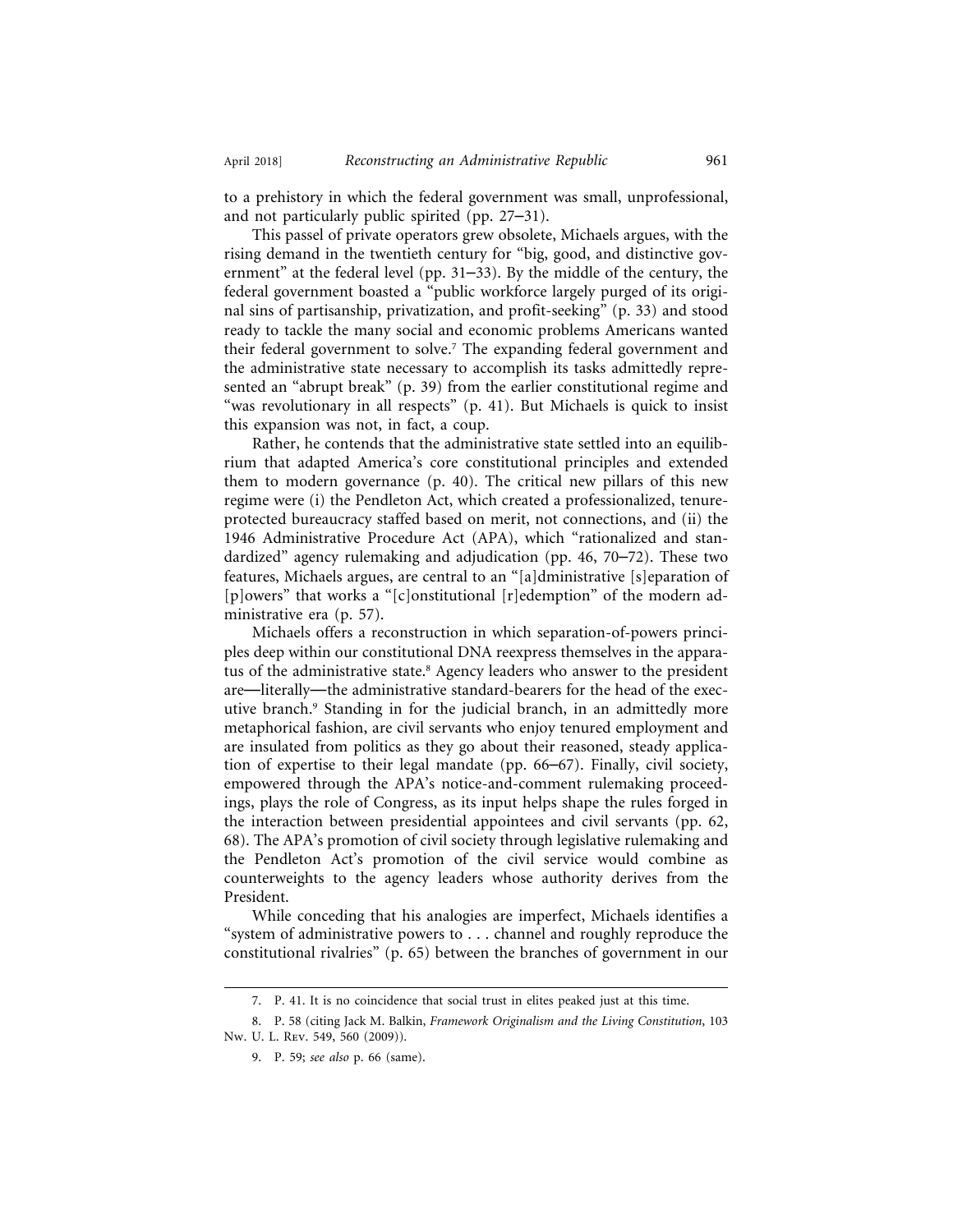Constitution,<sup>10</sup> each reproducing the parallel tendencies toward executive "efficiency, technocratic expertise, or civic republicanism" (p. 74). Rather than enabling the tyrannical, regulatory steamrolling that haunts the fever dreams of the administrative state's critics, this new separation of powers accommodates and balances plural interests and impulses (pp. 74–76).

Under this approach of "separation of powers all the way forward,"<sup>11</sup> our constitutional order is not dead; it just has developed in a fashion that is congruent with its original form but also is stronger, suppler, and thus better adapted to the demands of modern governance. Ernst Haeckel's theories of organism development may be on the outs in biology, but here in the ecosystem of administrative law, constitutional ontogeny recapitulates phylogeny.

But the *pax administrativa* was not fated to last. By Michaels's account, that era ranged roughly from the passage of the APA in 1946 until the widespread loss of trust in government in the late 1970s.<sup>12</sup> Michaels argues that "the marriage of the American people to big government foundered" after Vietnam, stagflation, public frustration with government inefficiency, and the advocacy work of big business and law-and-economics scholars (pp. 85–91). But this disenchantment did not lead to the reduction in federal government the Reagan Revolutionaries desired (p. 97). It turns out the American people liked government programs, even if they did not like the bureaucrats administering them.<sup>13</sup>

Enter privatization. Rather than trimming government services, successive administrations sought to trim the number of government workers providing those services—and make the remaining bureaucrats leaner and meaner. The federal footprint expanded starting with the Reagan Administration, and it grew with the Clinton Administration's movement to "reinvent government"<sup>14</sup> and close the books on the "era of big government,"<sup>15</sup> even as the federal government outsourced more of its work to contractors who, the theory goes, are more responsive to market discipline. Michaels catalogues in an exhaustive, but not exhausting, fashion the number of federal tasks contracted out, including the setting of federal safety standards and the interrogation of prisoners and enemy combatants abroad

14. P. 98 (quoting Al GORE, FROM RED TAPE TO RESULTS: CREATING A GOVERNMENT that Works Better & Costs Less 6 (1993)).

<sup>10.</sup> The relationship between this system of administrative separation of powers and the (original?) (actual?) Constitution is a question I will explore below.

<sup>11.</sup> P. 75 (emphasis omitted) (citing, by analogy, Heather K. Gerken, *Foreward: Federalism All the Way Down*, 124 Harv. L. Rev. 4 (2010)).

<sup>12.</sup> *See* pp. 70–72 (identifying the 1946 APA and the 1883 Pendleton Act as "superstatutes" crucial to the *pax administrativa*); p. 84 (discussing the trust of "big, public government" pervasive in the decades between the 1930s and 1960s).

<sup>13.</sup> Pp. 97, 99 (noting how Reagan was "[s]tymied by the American people's refusal to give up their government goodies").

<sup>15.</sup> P. 11 (quoting President William Jefferson Clinton, State of the Union Address (Jan. 23, 1996), https://clintonwhitehouse2.archives.gov/WH/New/other/sotu.html [https:// perma.cc/WFN9-8DZS]); *see also* pp. 101–02.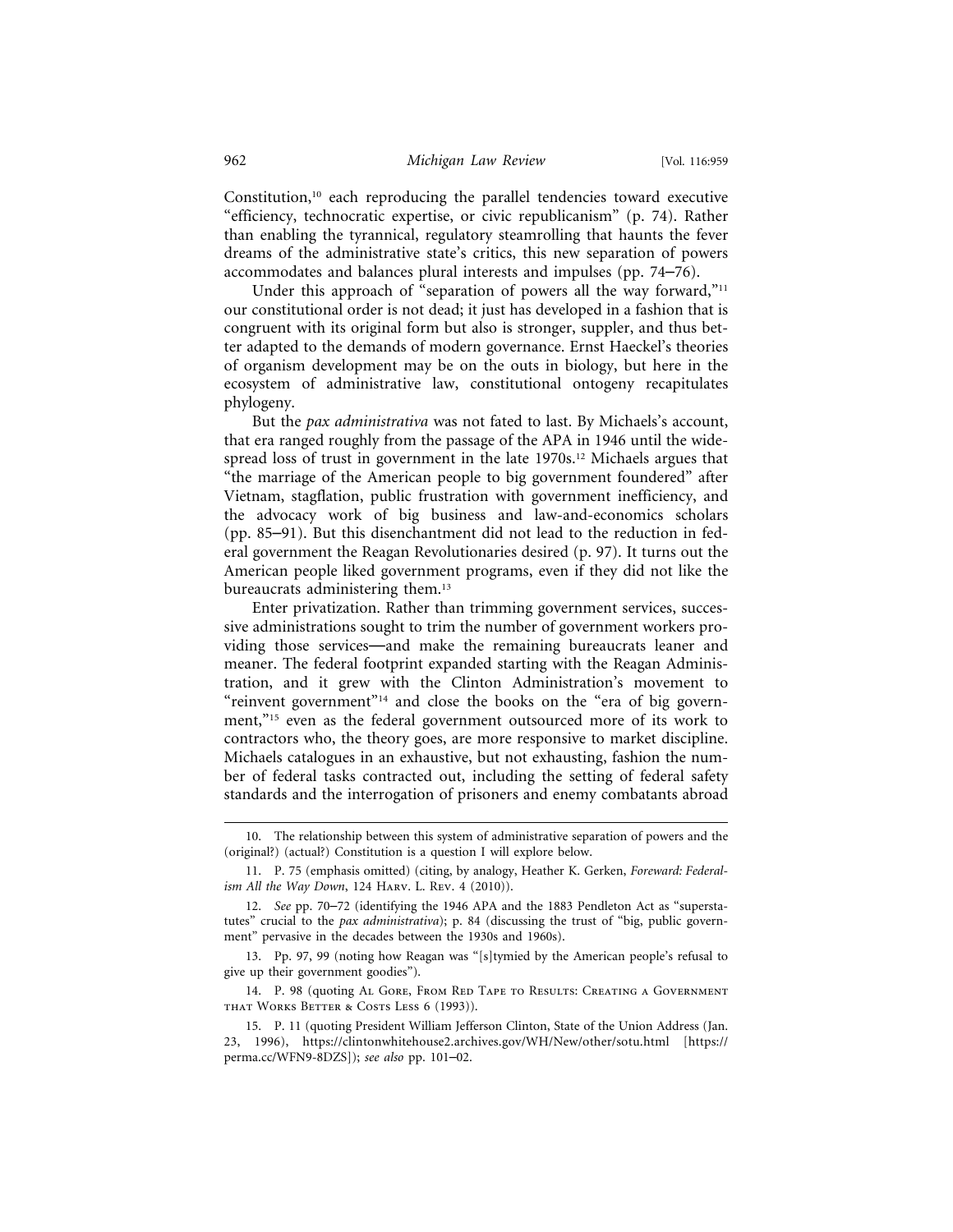(pp. 111–13). He also describes how the logic of the market crept into the remaining bureaucracy with the reclassification of civil servants as at-will employees and the introduction of other market-mimicking mechanisms into administration (pp. 115–16), such as the CIA's own venture capital outfit (p. 109).

The result here is not the Deep State, though many contractors work for it. Rather it is what we might call the Wide State—an expanded and expanding federal government interpenetrated with, and partly concealed by, its connections with the private sector.16 Michaels's case against privatization does not turn on its economizing benefits being oversold, though he is happy to point you to literature arguing that.<sup>17</sup> Rather, his complaint is that expansive privatization undermines the precarious set of checks and balances we lucked into with the *pax administrativa*. 18 Echoing formalist critics of the administrative state, Michaels admonishes that a particular governing mechanism's efficiency does not assure its constitutionality.<sup>19</sup>

What are the constitutional problems with this neoliberal Leviathan? The privatized para-state helps "consolidate, homogenize, and aggrandize that which has been disaggregated, diversified, and hamstrung" (p. 128). The biggest beneficiary of this disruption is the president. Agency heads and the president to whom they answer do not have to allow tenured, bureaucratic sticks-in-the-mud to slow down their policy agenda when they can hire "'yes' men and women" who go along so they can get along with the next contract (pp. 128–29). Similarly, contracting "marginalizes public participation in the administrative process," as agency heads hire private contractors who are more lightly regulated and harder for the public to monitor and hold to account (p. 131). Privatization undermines two of the three pillars of the *pax administrativa*, 20 leaving the agency heads standing alone amid a coterie of compliant contractors.<sup>21</sup>

Michaels dedicates the bulk of the book's final part to restoring the administrative balance of powers, where it falls to the courts to play the role of Metternich.22 Taking a page from John Hart Ely, Michaels contends that courts should focus on "reinforcing rivalrous administration."23 If the court is confident that agency action flows from an "administrative process" that is

<sup>16.</sup> *See* pp. 123–25 (describing how privatization can enable government growth).

<sup>17.</sup> *See* pp. 121 & 273 n.2.

<sup>18.</sup> *E.g.*, p. 111.

<sup>19.</sup> P. 122 (citing INS v. Chadha, 462 U.S. 919, 944 (1983) (Burger, C.J.)) (noting that such arguments "fail to reconcile this celebration of efficiency with an underlying constitutional culture that is decidedly skeptical of efficiency arguments"); *see also* p. 122 ("[S]eparation of powers was adopted by the Convention of 1787, not to promote efficiency but to preclude the exercise of arbitrary power." (quoting Myers v. United States, 272 U.S. 52, 293 (1926) (Brandeis, J., dissenting)).

<sup>20.</sup> *See* p. 72.

<sup>21.</sup> *See* pp. 135–36 ("[M]arketization opens the door to a neo-patronage era.").

<sup>22.</sup> P. 177 ("I view the courts as most inclined to adopt a balance-of-power approach.").

<sup>23.</sup> P. 180 (emphasis omitted) (citing JOHN HART ELY, DEMOCRACY AND DISTRUST: A THEORY OF JUDICIAL REVIEW (1980)).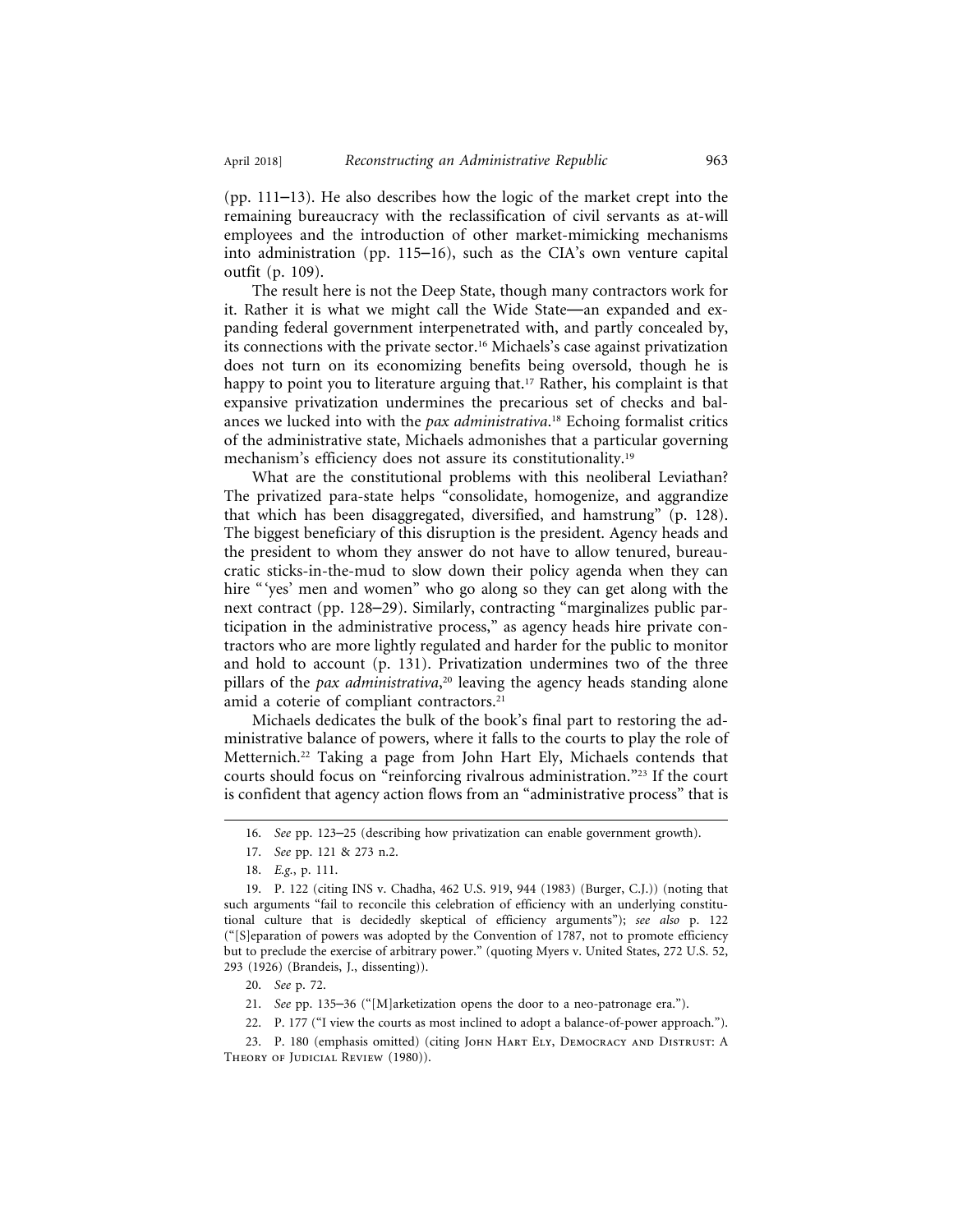"basically sound," it should largely or even completely abstain from reviewing the merits (p. 180). On the other hand, if the court believes the agency process was insufficiently "rivalrous, heterogeneous, and inclusive," it should reduce or eliminate deference on merits review (p. 181). Under this regime, agencies that want to avoid substantive second-guessing by the courts would restructure their policymaking procedures, a result that would uphold constitutional values while getting judges out of the business of making hard, substantive policy choices above their technical and political paygrade (pp. 182–87).

Michaels also proffers some stronger doctrinal medicine to revive the administrative separation of powers. For example, he suggests that courts might prohibit agencies from using contractors to exercise policymaking functions or drop the presumption of regularity when the government uses private deputies to project public power (p. 190). He also targets established institutions like the Office of Information and Regulatory Affairs ("OIRA") and independent agencies as inconsistent with the administrative separation of powers (pp. 192–93). OIRA allows the White House to undo the delicate regulatory compromises the three administrative "branches" struck in the rulemaking process (pp. 192–93). Independent agencies, whose heads cannot be removed except for cause, are run by officers who "cannot claim an especially close connection or kinship to *any* of the constitutional branches" (p. 194). These agencies are both too distant from the president and too close to the bureaucracy, thus throwing the administrative separation of powers out of balance.<sup>24</sup>

Finally, Michaels has a list of tasks for Congress as well. In addition to a moratorium and claw back on contracting (pp. 207–09), Michaels borrows from the playbook of the U.S. military to bolster the civil service's prestige and morale. He calls for an elite government service academy modeled on West Point, a midcareer leadership academy, better pay, and a media campaign to improve the repute of career civil servants (pp. 209–18). Michaels also asks Congress to help cultivate what he calls "Virtual Civil Society" (p. 219). He would make it easier for citizens to know about and participate in notice-and-comment rulemaking proceedings: think supplementing the Federal Register with banner ads about proceedings (pp. 220–21), providing Facebook links to agency comment pages (p. 228), and offering more inperson and online outreach by agency officials (pp. 219–29). These legislative measures, Michaels argues, would help strengthen a civil service and civil society that has atrophied while agency heads have flexed their muscles in recent decades (p. 211).

<sup>24.</sup> P. 195. Michaels notes, correctly, that his critique of independent agencies is different from that of unitary executive theorists who also challenge their constitutionality. *See, e.g.*, Morrison v. Olson, 487 U.S. 654, 723–24, 724 n.4 (1988) (Scalia, J., dissenting) (contending that the Constitution requires that the president have plenary power to remove principal officers). Michaels requires not a unitary executive but a balanced administrative branch. Pp. 195–96.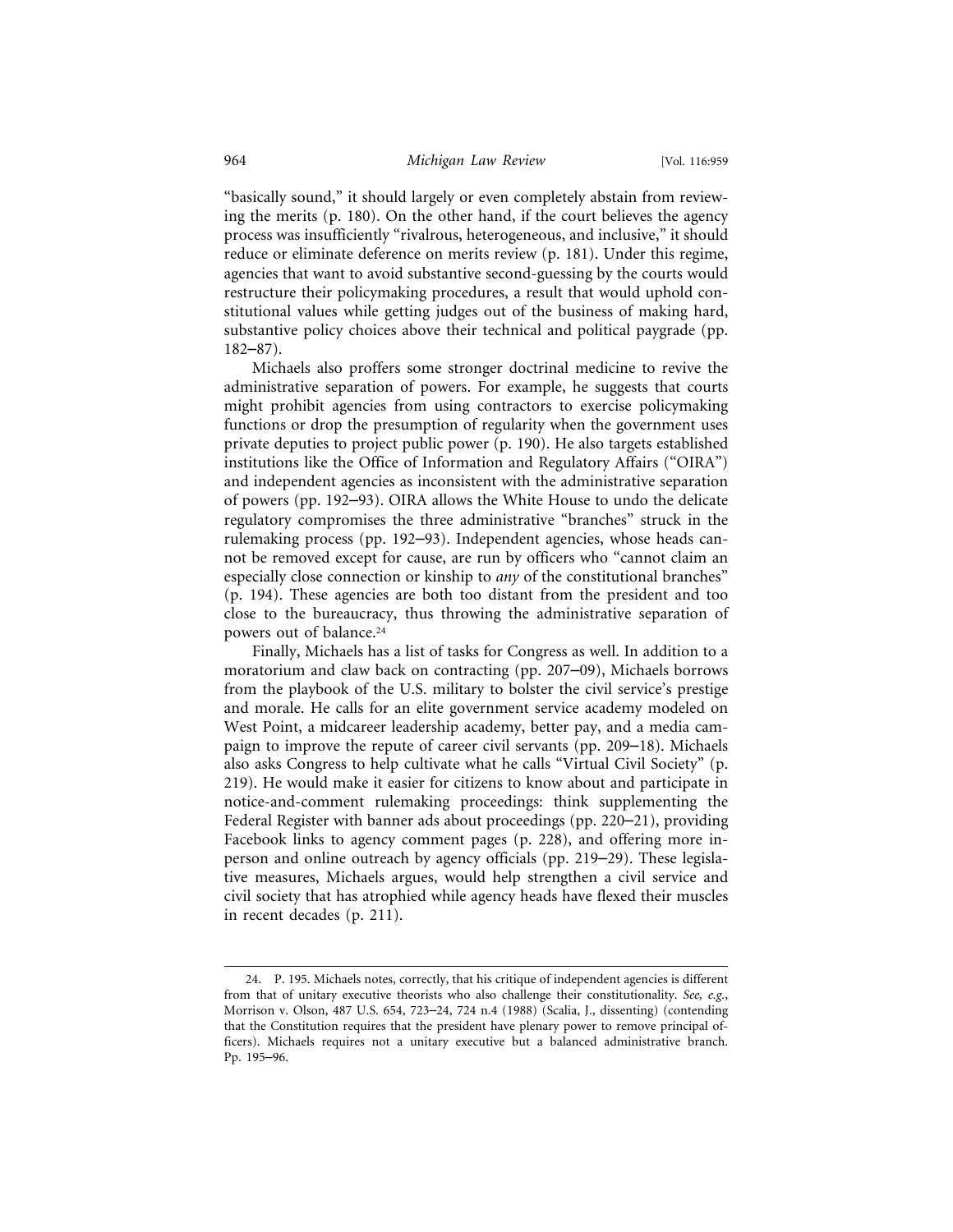#### II. The New Administrative Constitutionalism

*Constitutional Coup* offers a number of important contributions to scholarship on the administrative state. I will focus on Michaels's arguments about constitutional law and administrative doctrine, but I do not wish to downplay how much the book aids our understanding about the extent and nature of privatization in contemporary governance. Michaels has written extensively on this score,<sup>25</sup> and *Constitutional Coup* synthesizes that work and the wider body of literature into a lucid and trenchant narrative that is essential reading for administrative law scholars. That contemporary picture, painted with a thoughtful mix of scholarly analysis and memorable examples, is worth the price of purchase alone.

But the book is more than an explication of how much, as a factual matter, the administrative state extends beyond the halls of the Pentagon and the great agency buildings lining the National Mall. Rather, it links these institutional developments with broader arguments about their legitimacy under our constitutional and administrative law. Privatization may or may not save the government money. Privatization may or may not be a bad thing as a matter of general political theory. These are important arguments, but Michaels is interested in how privatization measures up to our legal commitments, and here he finds it sorely wanting (pp. 4–6).

In doing so, Michaels takes an approach that departs from familiar functionalist and formalist constitutional arguments about the legitimacy of the administrative state. This constitutional theory cuts serious ice regarding contemporary doctrine and may even have more explanatory power than the book claims. This theoretical tool is twin-edged, however, and can be deployed against Michaels's vision of the administrative state. Michaels's application, moreover, is also harder to square with administrative doctrine than *Constitutional Coup* suggests. These objections are not necessarily fatal, but they help us understand and evaluate the book's normative commitments and tee up broader questions about our administrative state's constitutional pedigree.

#### A. *The Power of the Administrative Separation of Powers*

Michaels renews and revives an important strain of constitutional argument about the legitimacy of the administrative state. As he notes, formalist or libertarian critics of the administrative state have long developed originalist arguments against its legitimacy under our Constitution. While those constitutional arguments have not curtailed the "rise and rise of the administrative state,"<sup>26</sup> the "basis for this constitutional blessing was, and remains, somewhat vague and slippery," even for the new era's champions (p. 55).

<sup>25.</sup> *See supra* note 6.

<sup>26.</sup> Gary Lawson, *The Rise and Rise of the Administrative State*, 107 Harv. L. Rev. 1231 (1994).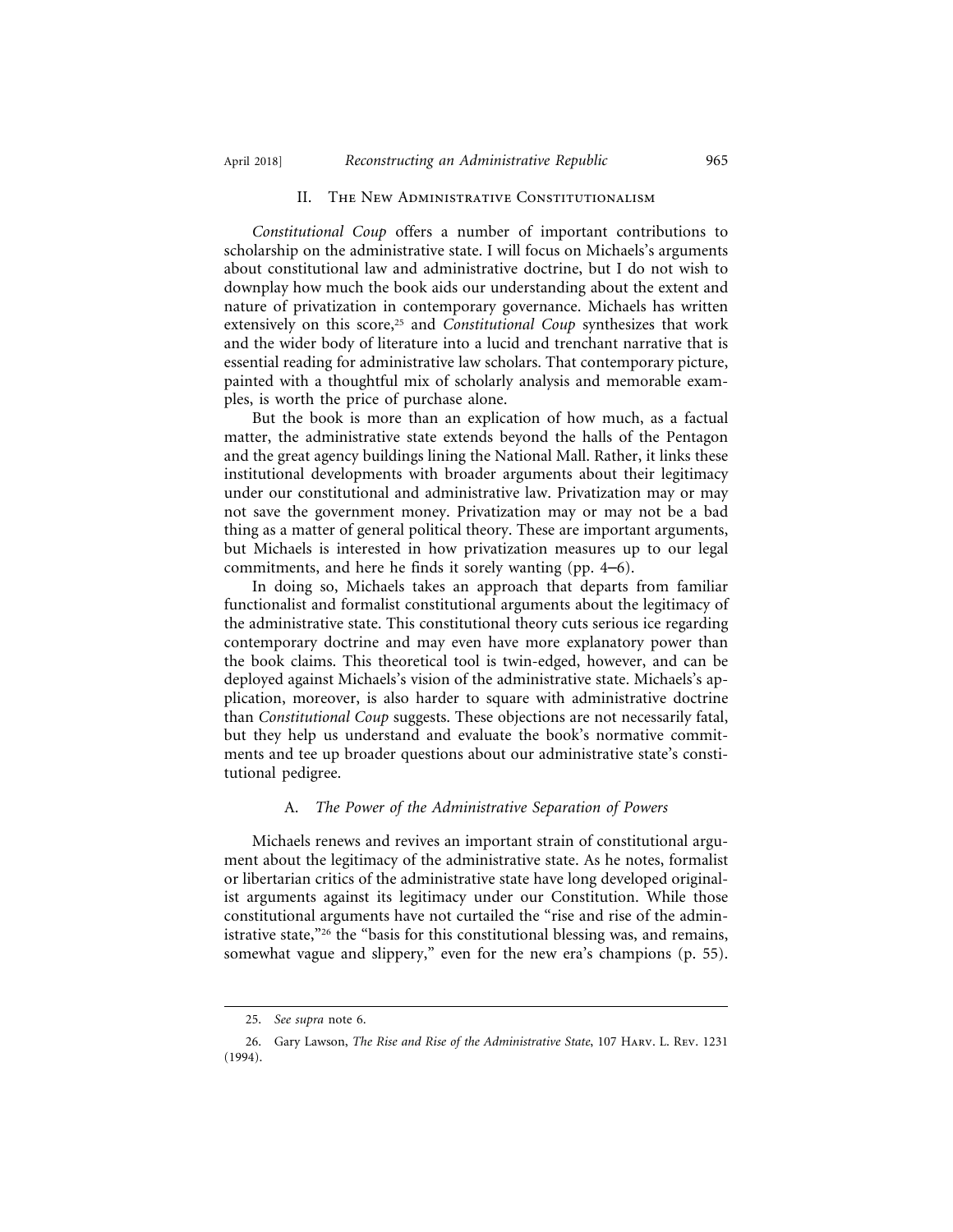Given Americans' reverence of the founders and fidelity to all things constitutional, merely pragmatic justifications of the administrative state cede the high ground to legalist critics (pp. 55–57).

Michaels seeks to reclaim that territory with appeals that are more principled than appeals to pragmatic necessity, $27$  more robust than judicial minimalism,28 and less radical than asserting that the New Deal amended the Constitution outside Article V.29 In doing so, he offers a Jack Balkin–inspired defense of the administrative state that insists the fourth branch of government is reconcilable with the original Constitution's principled commitments to separation of powers and checks and balances.30 In its application of separation-of-powers principles to entities within the fourth branch, moreover, Michaels's approach harkens to Heather Gerken's extension of federalism principles to substate and sublocality entities in her work on the New Nationalism.31

What we might call the Yale School of public law—which rejects formal constitutional originalism while applying what it understands as the Constitution's core set of its animating principles—is a serious and important vein of American constitutional law, even if one disagrees with it. *Constitutional Coup* is a significant, creative, and careful application of this strain of theorizing to administrative law.32 His approach also has an important, if oftoverlooked, antecedent in the work of James M. Landis, who saw an independent, professional bureaucracy as an important check against the president.<sup>33</sup>

Michaels's constitutional argument also offers important payoffs for administrative law doctrine beyond the reforms he presses in his book. Consider, for example, the courts' loose treatment of the APA. It's plausible, as

31. *See* Heather K. Gerken, *Federalism as the New Nationalism: An Overview*, 123 Yale L.J. 1889 (2014); Gerken, *supra* note 11, at 8 ("[R]ecasting federalism as minority rule without sovereignty would push federalism all the way down, turning our attention to the institutions neglected by federalists and their localist counterparts." (emphasis omitted)).

32. *See* Neal Kumar Katyal, *Internal Separation of Powers: Checking Today's Most Dangerous Branch from Within*, 115 Yale L.J. 2314, 2318 (2016) (proposing "a set of mechanisms that create checks and balances within the executive branch").

33. LANDIS, *supra* note 27, at 46 (explaining how "administrative power" can offset "executive power"). For an explication of this facet of Landis's thought, see Adrian Vermeule, *Bureaucracy and Distrust: Landis, Jaffe and Kagan on the Administrative State*, 130 Harv. L. Rev. 2463 (2017).

<sup>27.</sup> *See* JAMES M. LANDIS, THE ADMINISTRATIVE PROCESS 1 (1938) ("[T]he administrative process springs from the inadequacy of a simple tripartite form of government to deal with modern problems.").

<sup>28.</sup> *Cf.* Adrian Vermeule, Law's Abnegation: From Law's Empire to the Administrative State (2016) (describing how, in area after area, courts cede ground to administrative agencies out of a recognition of limited judicial competence).

<sup>29.</sup> *See* 2 Bruce Ackerman, We the People: Transformations 281–331 (1998).

<sup>30.</sup> *See* Jack M. Balkin, Living Originalism 3 (2011); Balkin, *supra* note 8, at 550 (describing "framework originalism," which "views the Constitution as an initial framework for governance that sets politics in motion and must be filled out over time through constitutional construction").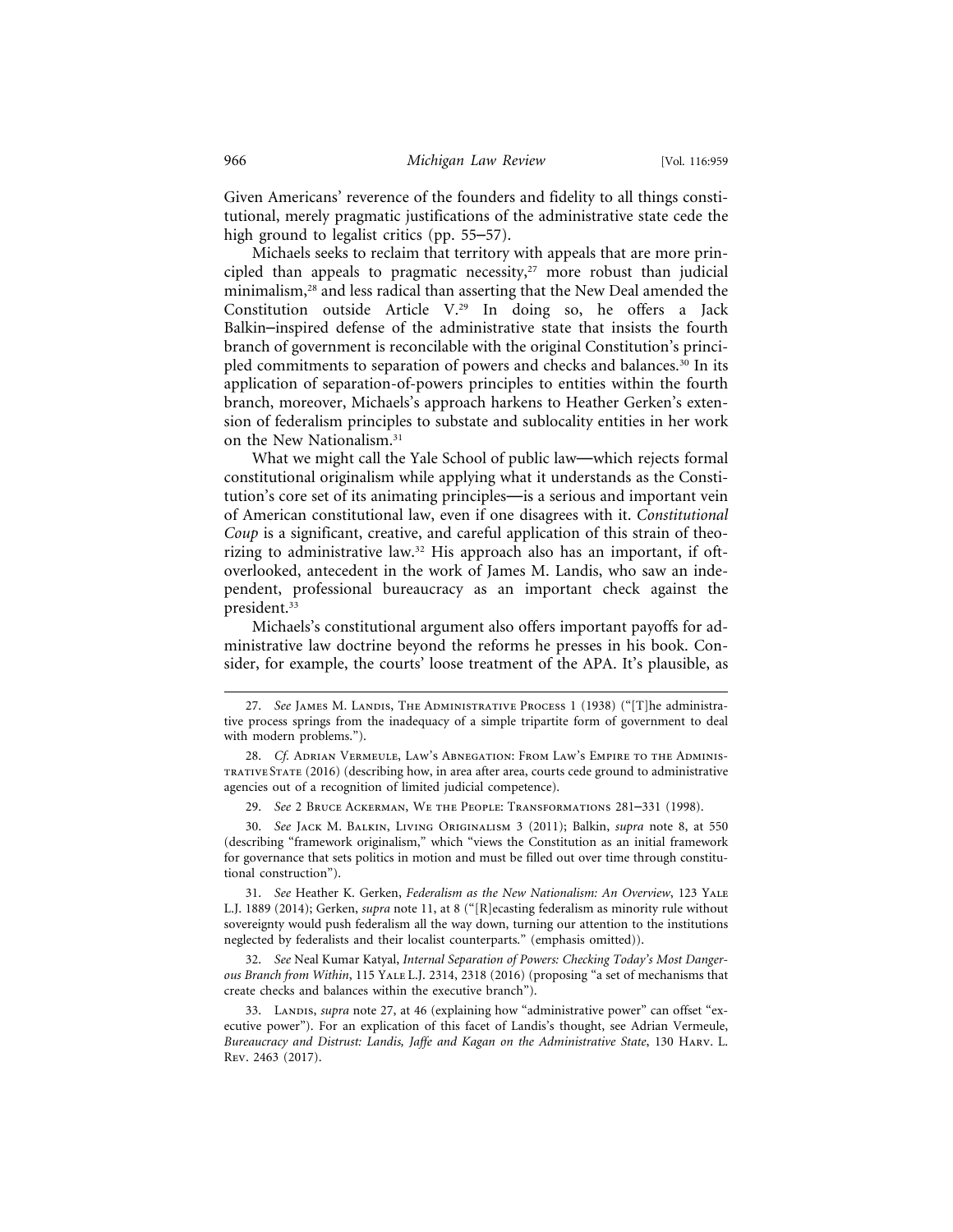an original matter, that arbitrary-and-capricious review of policy decisions<sup>34</sup> was supposed to resemble rational basis scrutiny; that the notice<sup>35</sup> and the statement-of-basis-and-purpose<sup>36</sup> requirements in informal rulemaking did not in fact require much explication by agencies; or that courts were supposed to give little deference to agency interpretations of law,<sup>37</sup> but review findings of fact<sup>38</sup> under the deferential jury standard.<sup>39</sup> Anyone who has taken a basic course in administrative law knows that this is not how the doctrine has played out—and not because the courts think that the APA means something different. In fact, the courts seem only intermittently interested in the APA as an ordinary statute.40

Michaels's argument from constitutional structure could provide a justification for this overlay of administrative common law.41 If, as Michaels argues, the APA is in fact a quasi-constitutional "superstatute" that both instantiates and protects the administrative separation of powers (pp. 71–72), we should not be surprised or vexed when courts treat it as a source of inspiration for doctrinal development, rather than a formal instruction manual for running the bureaucracy. After all, for Michaels, that is how we ought to interpret the original Constitution as well.

36. 5 U.S.C. § 553(c).

37. *Id.* § 706 ("[T]he reviewing court shall decide all relevant questions of law, interpret all constitutional and statutory provisions, and determine the meaning or applicability of the terms of agency action."). *See generally* Aditya Bamzai, *The Origins of Judicial Deference to Executive Interpretation*, 126 YALE L.J. 908 (2017) (arguing that the APA incorporated a presumption of de novo review).

38. 5 U.S.C. § 706(2)(E).

39. *See* Allentown Mack Sales and Serv., Inc. v. NLRB, 522 U.S. 359, 366–67 (1998) (Scalia, J.) (attempting to equate the standard of review for agency fact finding with the jury standard).

40. *But see* Perez v. Mortg. Bankers Ass'n, 135 S. Ct. 1199, 1207, 1209–10 (2015) (rejecting heightened requirements for amendment of interpretive rules); Vt. Yankee Nuclear Power Corp. v. Nat. Res. Def. Council, Inc., 435 U.S. 519, 524–25 (1978) (same regarding rulemaking notice).

41. *Cf.* Emily S. Bremer, *The Unwritten Administrative Constitution*, 66 Fla. L. Rev. 1215, 1265 (2014) ("The unwritten [administrative] constitution theory thus clarifies that administrative law ought to be governed by uniform principles created by federal sovereign authorities, including federal courts."); Gillian E. Metzger, Foreward, *Embracing Administrative Common Law*, 80 Geo. Wash. L. Rev. 1293, 1296 (2012) ("Administrative common law serves an important function in our separation of powers system, a system that makes it difficult for Congress or the [p]resident to oust the courts as developers of administrative law."). *But see* John F. Duffy, *Administrative Common Law in Judicial Review*, 77 Tex. L. Rev. 113 (1998) (arguing that the APA should displace administrative common law).

<sup>34. 5</sup> U.S.C. § 706(2)(A) (2012).

<sup>35.</sup> *Id.* § 553(b)(1)–(3); *see* Am. Radio Relay League, Inc. v. FCC, 524 F.3d 227, 246 (D.C. Cir. 2008) (Kavanaugh, J., concurring in part and dissenting in part) (stating that the D.C. Circuit's doctrine imposing rigorous notice requirements "cannot be squared with the text of § 553 of the APA").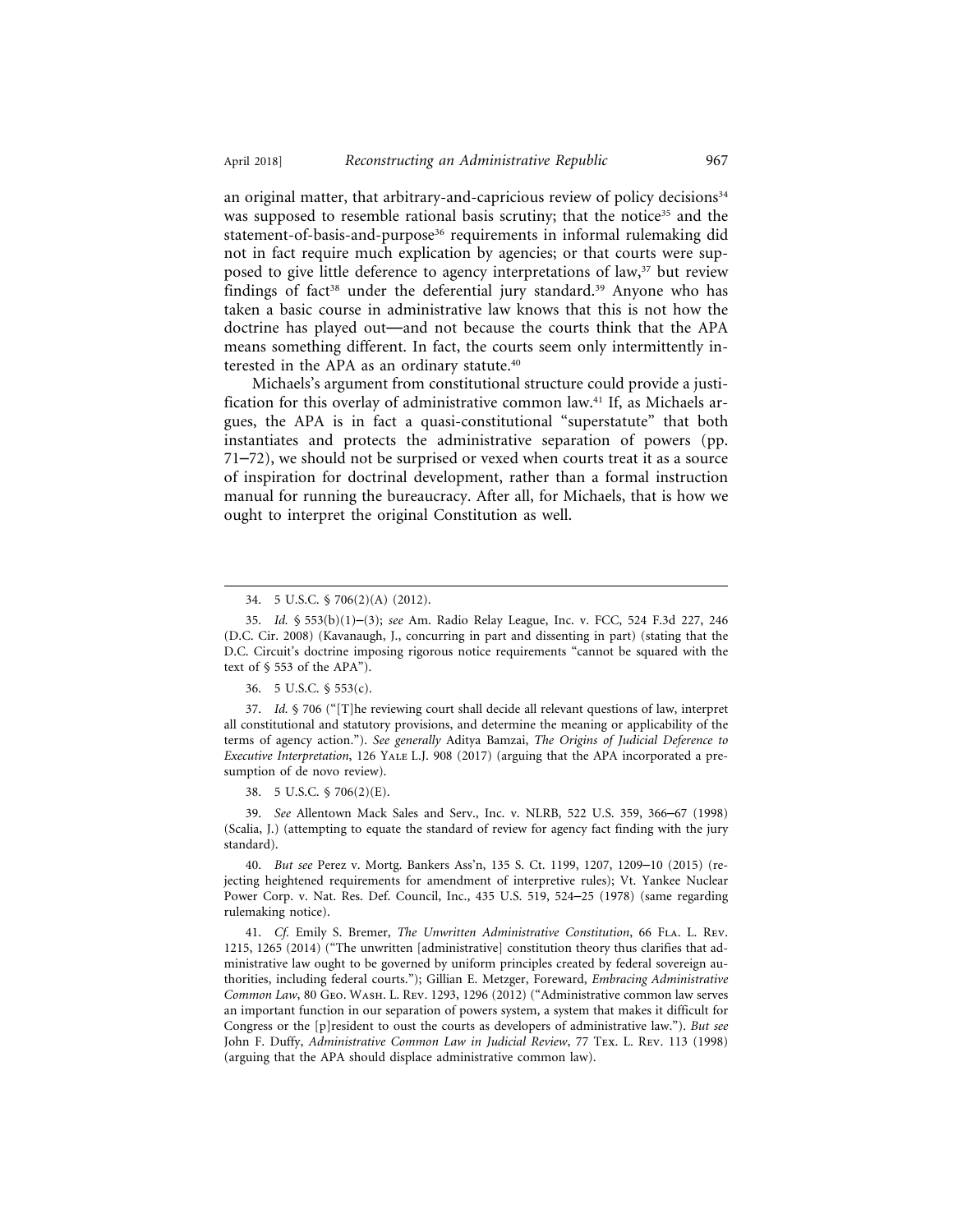#### 968 *Michigan Law Review* [Vol. 116:959

Thus, the D.C. Circuit's imposition of heightened, nonstatutory obligations on agencies in notice-and-comment rulemaking42 has constitutional warrant, for it protects the participation of civil society in the administrative process. Similarly, rather than blindly accepting de novo judicial review of legal questions because that is what the APA requires,<sup>43</sup> we can calibrate standards of review to ensure a proper balance of administrative powers.<sup>44</sup> And, while one might object that "hard look" review of agency policy decisions<sup>45</sup> would surprise the drafters of the APA, it may be justified as a bulwark in the administrative separation of powers: requiring an agency to offer a reasoned, cogent explanation for its decisions ensures that the participation of civil society in the administrative process is meaningful and makes it harder for politicized agency heads to bypass inconvenient truths offered by expert civil servants.<sup>46</sup> These positions may or may not be good administrative policy, but under Michaels's framework, what matters most is that they are the outputs of good constitutional law.47

44. *See* chapter 9 (proposing that deference be adjusted based on whether the agency process respected separation of powers).

45. Greater Bos. Television Corp. v. FCC, 444 F.2d 841, 851 (D.C. Cir. 1970) ("If satisfied that the agency has taken a hard look at the issues with the use of reasons and standards, the court will uphold its findings . . . .").

<sup>42.</sup> *See* Elena Kagan, *Presidential Administration*, 114 Harv. L. Rev. 2245, 2267 (2001) (discussing the "paper hearing" that includes "extensive and often repeated notice to affected groups of a proposed rule, provision to them of the factual and analytical material supporting it, and detailed responses to any group's adverse comment or alternative proposal"). This justification would be in addition to the standard explanation that a robust notice and reasoned explanation requirement makes judicial review possible. *See* Pension Benefit Guar. Corp. v. LTV Corp., 496 U.S. 633, 654 (1990) (noting that the reasoned explanation requirement of arbitrary-and-capricious review facilitates APA review, rather than adding extrastatutory requirements).

<sup>43.</sup> *See* Duffy, *supra* note 41, at 192 (challenging deference on the grounds that "*Chevron* is actually an aggressive fashioning of judge-made law by the Court").

<sup>46.</sup> *See* p. 182 (noting instances where the Court displaced decisions based on the "concern that agency leaders were making decisions not clearly supported by the best scientific evidence (but instead seemed motivated largely by political considerations)").

<sup>47.</sup> In this respect, the unceremonious death the Supreme Court dealt to formal rulemaking in *Florida East Coast Railway* may be unremarkable, even if the decision reflected a misunderstanding of the original understanding of the APA. *See* United States v. Fla. E. Coast Ry., 410 U.S. 224, 242–46 (1973); Kent Barnett, *How the Supreme Court Derailed Formal Rulemaking*, 85 Geo. Wash. L. Rev. Arguendo 1, 8–10 (2017), http://www.gwlr.org/wp-content/uploads/2017/02/85-Geo.-Wash.-L.-Rev.-Arguendo-1.pdf [https://perma.cc/FJF9-HHGC] (explaining how the Court's gutting of formal rulemaking reflected unfamiliarity with the legal conventions at the time of the APA). As Barnett notes, "[f]ormal rulemaking is the platypus of administrative law" that combines oral hearings and adjudication with rulemaking. *Id.* at 5. Importantly for our purposes, it does not include as wide a swath of civil society as noticeand-comment rulemaking. Thus, its demise would do little to upset Michaels's administrative separation of powers. In fact, informal rulemaking's inclusiveness would be preferable.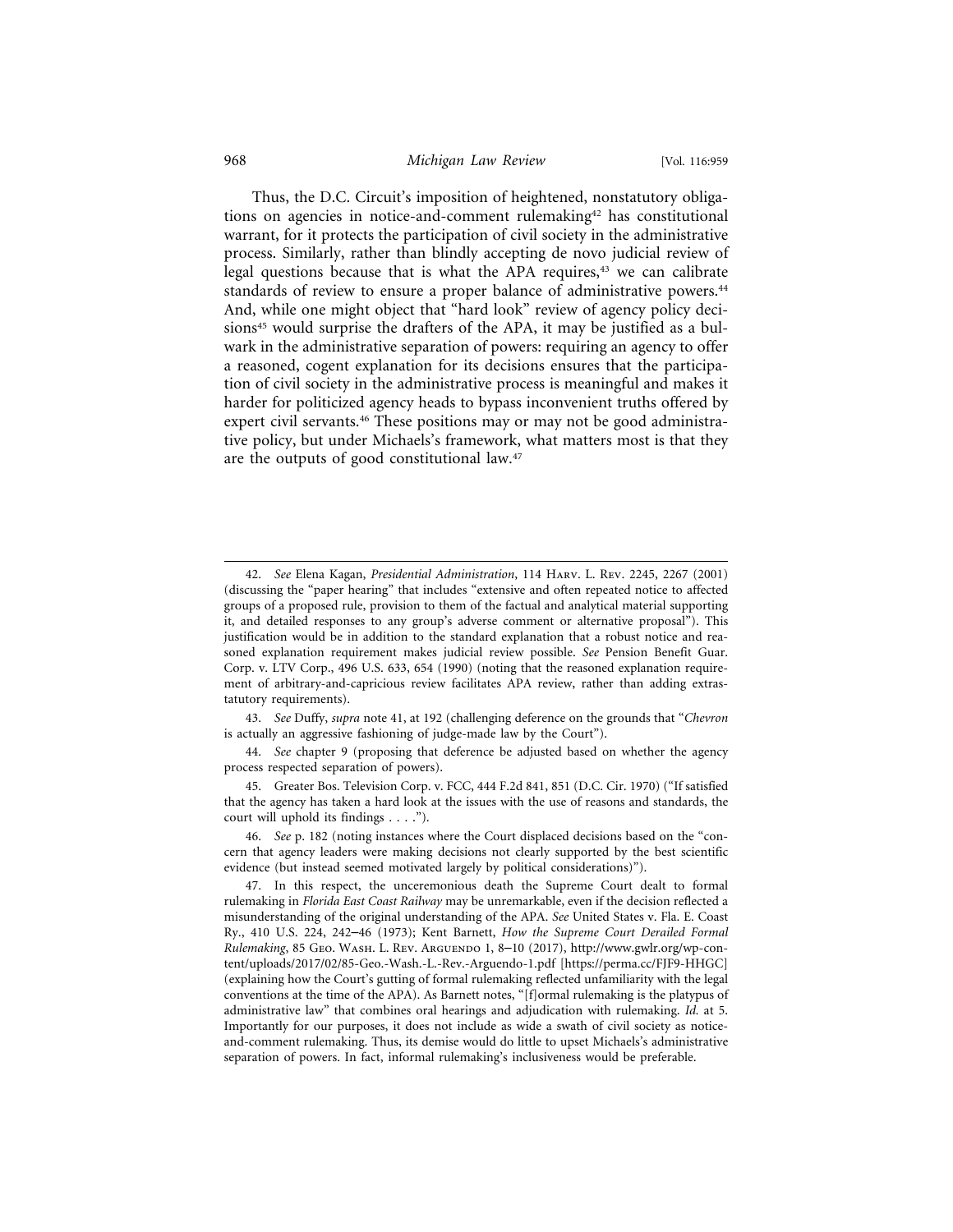#### B. *Administrative Separation of Powers*—*Another View of the Cathedral*

Even if we take Michaels's approach to constitutional interpretation for granted, his method could lead to reconstructions of constitutional law which suggest broad privatization is well within our legal tradition. I sketch these alternatives not because they are normatively superior or knockdown interpretations of the facts, but rather to highlight some of the challenges of Michaels's method and to burrow down to the normative core of his argument.

First, we might question whether, under Michaels's approach to constitutional construction, privatization is an unlawful interloper. Anticipating this objection, Michaels is careful to explore the long period of the government's deputation of public functions to private actors.<sup>48</sup> Having done so, however, he dismisses it as part of the republic's Neanderthal phase in which the federal government was not particularly large or particularly public.49 Nevertheless, it is not so easy not to draw a neat line between constitutional prehistory and the post-New Deal *pax administrativa*. Michaels's story about checks and balances within the administrative state is plausible, but it's not the only one we could extract from the data.

Consider an alternative along Michaels's methodological lines. Prior to the twentieth century, the federal government, ever solicitous to the libertyenhancing benefits of private ordering, was careful to ensure that even its few, critical tasks, such as law enforcement touching on interstate matters (Pinkertons), national security (privateers), and revenue collection (tax ferrets), were outsourced to private actors (pp. 29–32). This represents a principle in favor of making government as private as possible, one we could carry forward to today. Yes, we want the federal government to do much more than be the night watchman state it offered in 1789, but the precise means of doing so are underdetermined. The best reconciliation of the desire for a more activist government with our constitutional tradition of limited federal power could be creating a government sphere that looks as much as possible like the market that it would otherwise displace or correct. Widespread private contracting and market-mimicking devices within the bureaucracy carry the separation of the private sector and the federal government "all the way forward," so to speak (p. 24).

To be sure, the argument continues, unelected, tenured civil servants played a larger role between the 1930s and 1970s. It may also be true that in pre-twentieth century government the "public sphere was not very public, and the private sphere was not nearly as private" (p. 35). Perhaps, but the move to privatization—using market-based solutions and actors to achieve public ends while also endowing ostensibly private actors with public tasks and values—may simply be a return to form that happens to be less public

<sup>48.</sup> *See* chapter 1.

<sup>49.</sup> *See* p. 39 ("[T]he bounty hunters of the Wild West and the swashbuckling privateers of the high seas must have seemed as remote to, say, the New Deal brain trust and Kennedy–Johnson whiz kids as cavemen were to the Greeks and Romans of antiquity.").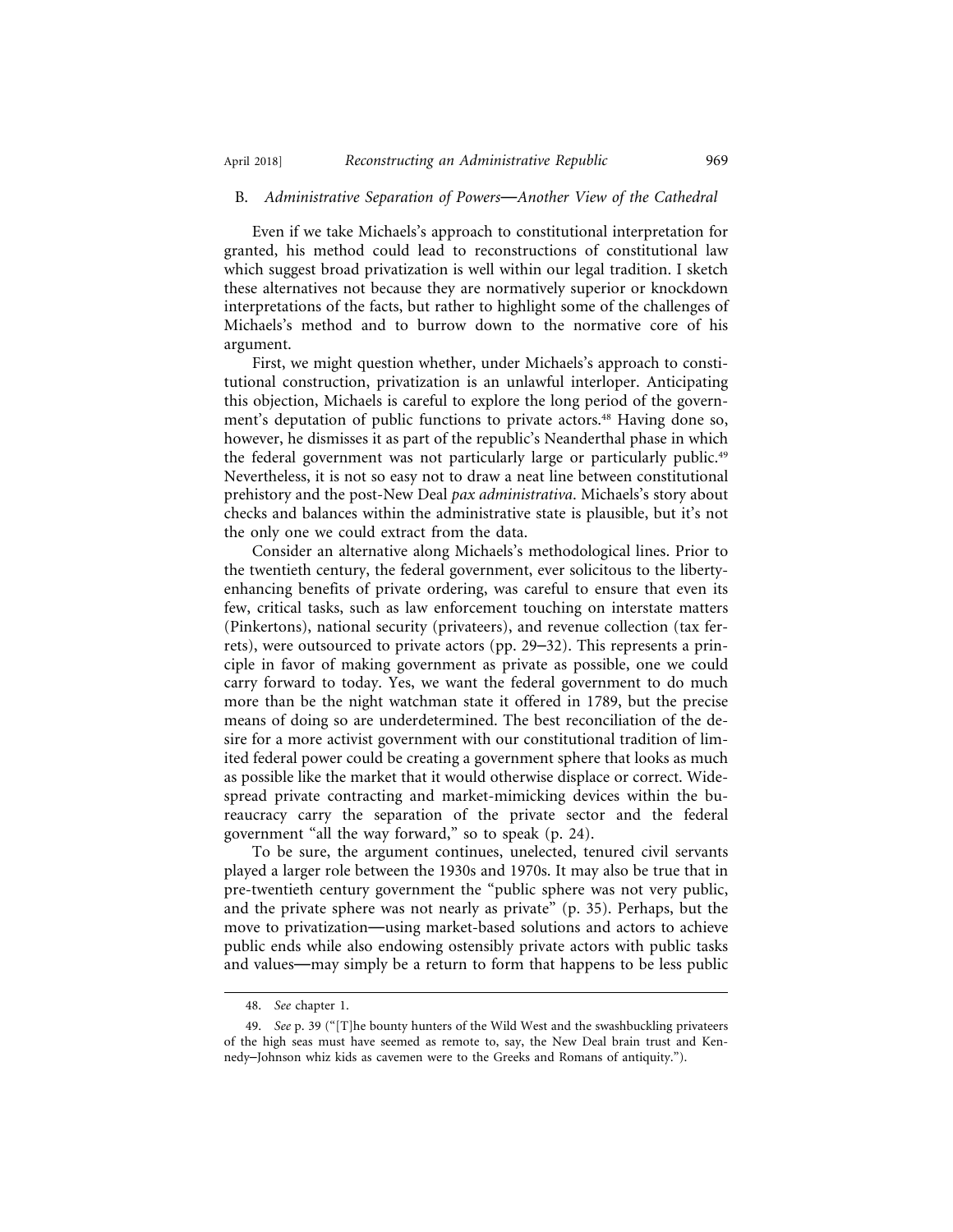spirited than Michaels would like. But if we are looking for patterns in the 229 years of constitutional data, it is the heretofore unidentified and nowlapsing *pax administrativa* that is the forty-year exception that needs explaining. Today's age of privatization may just be, like Michaels's own theory of the administrative separation of powers, an extension and adaption of earlier, core constitutional commitments to a new setting and new tasks.<sup>50</sup>

Alternatively, one could construct a constitutional justification for wider privatization based on effectiveness, not limited federal power. Against limited government originalists, advocates of the administrative state like James Landis argued that a small, divided, hamstrung, and hesitant federal government could not grapple with the large, consolidated, nimble, and decisive businesses that wielded great social power in America.<sup>51</sup> Formalist proponents of limited federal government lost the argument because, as Michaels explains, people simply wanted the federal government to do more, which was impracticable to accomplish under the old separation of powers (p. 2).

Streamlined governance delegated into the hands of focused, politically accountable executives is simply just the next step down the road in the logic of effectiveness that gave rise to the administrative state. Just as Landis thought our old, limited, tripartite federal government had to contend with powerful businesses with one hand tied behind its back, the contemporary privatization advocate could argue that today's regulated entities are even more nimble and dynamic than those of yesteryear. The policy problems agencies seek to solve today are also more complex and fluid than ever. Forcing the government to march through the reticulated procedures Michaels demands (pp. 219–30) is like asking a 1950s middle management team at IBM to design the next killer app. No wonder the administrative state has concluded that a more networked, cooperative matrix of private contractors and politically responsive agency heads is a better way to accomplish policy goals than running decisions through a veto gate patrolled by stiff-necked civil servants.

This more flexible stance also squares with existing doctrine that is harder to fit with Michaels's approach. He recognizes that some of his proposals are in tension with *Vermont Yankee*, which holds that courts are not free to supplement the requirements of the APA.52 We could add to that list. The constitutional valence he gives to notice-and-comment rulemaking (pp. 220–24) is in tension with the wide discretion agencies have to choose between adjudication, which engages a smaller swath of the public, and

<sup>50.</sup> *Cf.* pp. 57–58 (describing an interregnum period where "administrative powers . . . started off so dangerously consolidated and unchecked" only to "become disaggregated," thus restoring the "framers' checks and balances").

<sup>51.</sup> See Landis, *supra* note 27, at 10-12 ("If in private life we were to organize a unit for the operation of an industry, it would scarcely follow Montesquieu's lines. . . . [I]t is only intelligent realism for it to follow the industrial rather than the political analogue.").

<sup>52.</sup> Vt. Yankee Nuclear Power Corp. v. Nat. Res. Def. Council, Inc., 435 U.S. 519, 525 (1978).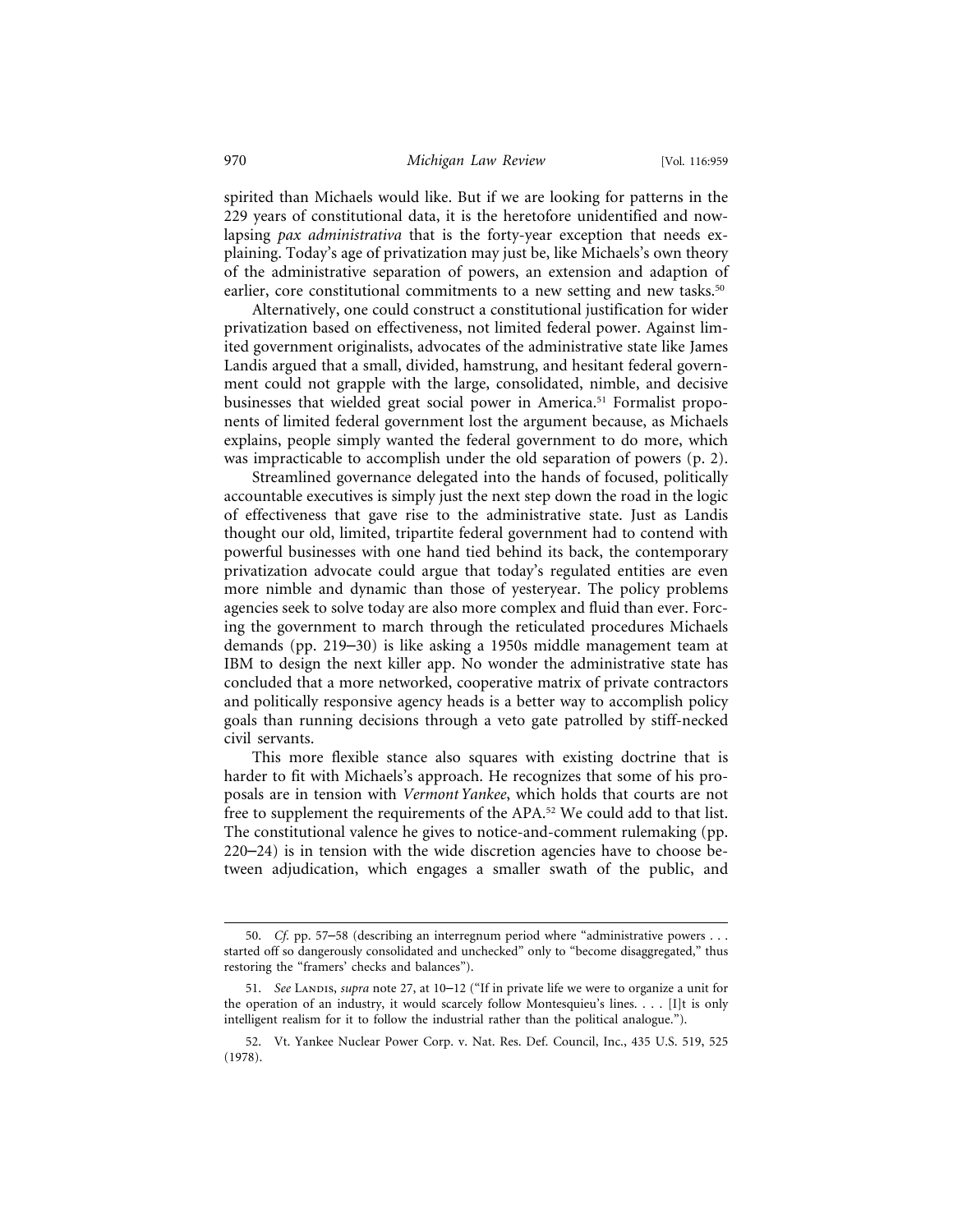rulemaking.53 It is in similar tension with the discretion most courts give agencies to opt for informal adjudication,54 which requires fewer procedures and leaves decisionmakers less insulated from political control than formal adjudication.55 In fact, notice-and-comment rulemaking, so central to Michaels's vision of ideal administrative constitutionalism, did not even begin in earnest until the 1960s and did not reach its apogee until the 1970s.<sup>56</sup> If the late sixties and early seventies were the beginning of the end of Michaels's *pax administrativa*, his golden age was very brief indeed.

To justify this new arrangement, one can adopt the forgiving, well-established functionalism that finds Congress's arrangements of powers constitutional so long as there is a tolerable overall balance of powers among the branches.57 This kind of functionalism, which focuses on the actual branches in the Constitution—rather than those branch's avatars in Michaels's administrative constitution (pp.  $111-12$ )—is slow to question concentrations of power in the hands of the executive, so long as they are the product of Congressional delegation, as opposed to aggrandizement.58 Congress can always choose to delegate less, require less privatization, or strengthen procedures. It has chosen not to, and so long as the ultimate legislative power resides in Congress and a politically accountable executive blesses privatization, the current state Michaels bemoans is no less constitutional than the broad delegations to the more bureaucratic *pax administrativa*.

54. *See, e.g.*, Dominion Energy Brayton Point, LLC v. Johnson, 443 F.3d 12, 17–18 (1st Cir. 2006) (joining the majority of circuits that give agencies such a choice).

55. *See* M. Elizabeth Magill, *Agency Choice of Policymaking Form*, 71 U. Chi. L. Rev. 1383, 1391 & nn.18–19 (2004) (identifying the procedural differences between informal and formal adjudication).

56. *See* Reuel E. Schiller, *Rulemaking's Promise: Administrative Law and Legal Culture in the 1960s and 1970s*, 53 Admin. L. Rev. 1139, 1145–49 (2001) (cataloging the dominance of adjudicative policymaking until the 1960s and the subsequent rise of rulemaking).

57. *See, e.g.*, Peter L. Strauss, *Formal and Functional Approaches to Separation-of-Powers Questions*—*A Foolish Inconsistency?*, 72 Cornell L. Rev. 488, 518 (1987); *see also* Harold J. Krent, *Separating the Strands in Separation of Powers Controversies*, 74 Va. L. Rev. 1253, 1255 (1988) ("The functionalists . . . generally ask whether the exercise of the contested function by one branch impermissibly intrudes into the *core* function or domain of the other branch.").

58. *See* Mistretta v. United States, 488 U.S. 361, 382 (1989) (delegation constitutional in part because it does not involve aggrandizing powers); *cf.* Commodity Futures Trading Comm'n v. Schor, 478 U.S. 833, 856 (1986) (finding no separation-of-powers problem in significant part because "this case raises no question of the aggrandizement of congressional power at the expense of a coordinate branch").

<sup>53.</sup> *See* SEC v. Chenery Corp., 332 U.S. 194, 202–03 (1947). Michaels contends that the Supreme Court decision in *United States v. Mead Corp*., 533 U.S. 218 (2001), incentivizes agencies to engage in notice-and-comment rulemaking because it links deferential judicial review to procedural formality. *See* pp. 183–84. If *Mead* has such effects, it would bring Michaels's broader argument in closer line with existing practice, though the empirical data is unclear on this point. Michaels cites a 2017 study showing agencies are more likely to win under deferential review. *See id.* at 183 (citing Kent H. Barnett & Christopher J. Walker, Chevron *in the Circuit Courts*, 116 Mich. L. Rev. 1 (2017)). It is unclear how much the trend that recent study identifies has pressed agencies toward rulemaking on the margin, where they trade off increased likelihood of success before the courts against the burdens of rulemaking. Were the incentive very powerful, Michaels would have had less need to write his book.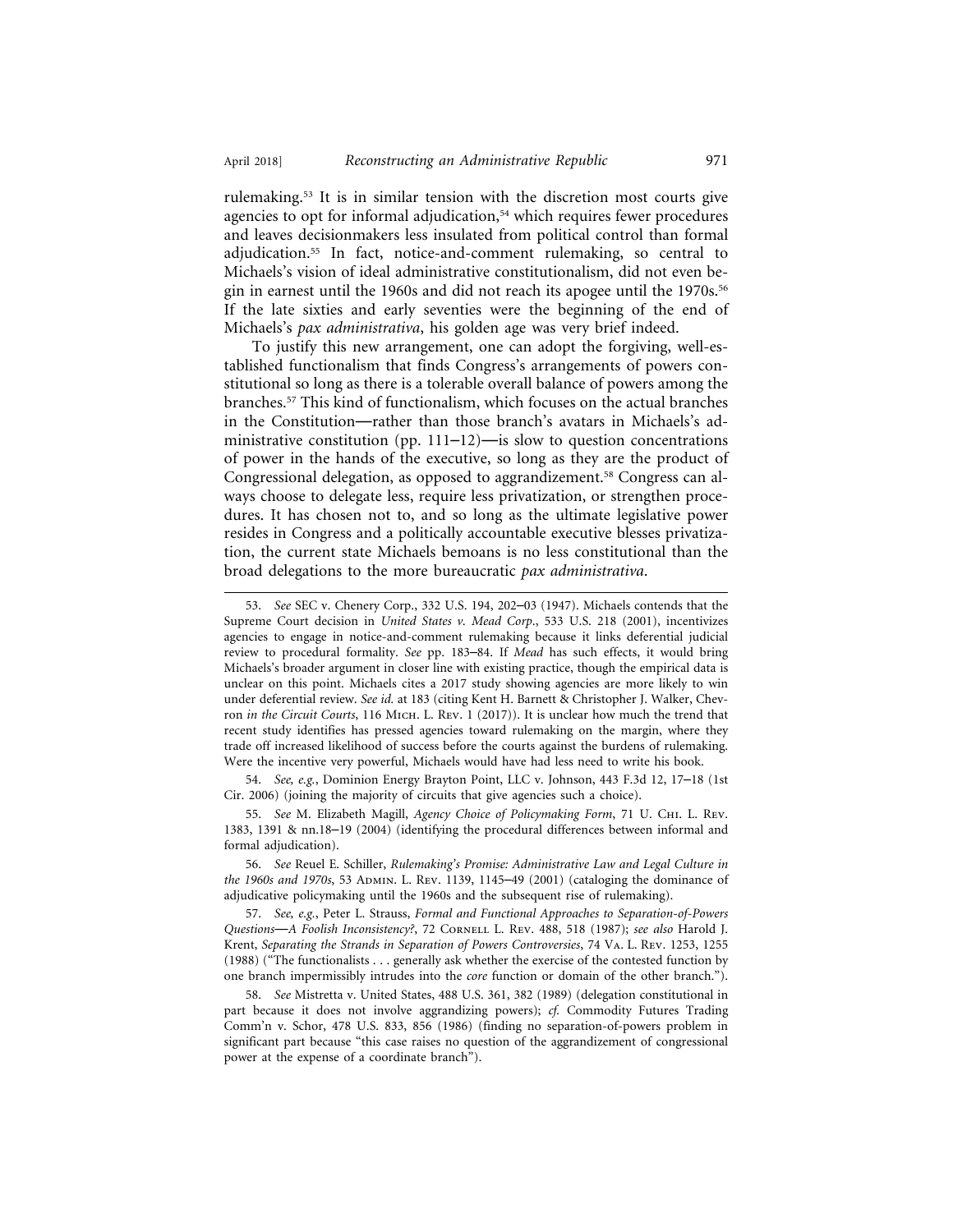#### 972 *Michigan Law Review* [Vol. 116:959

Against such functionalism, traditional formalists object that you can have separation-of-powers problems even without aggrandizement; it's just as bad for Congress to give away legislative power as it is to usurp the executive's.59 But such an objection is rooted in a (nonliving) originalism and formalism that these more permissive functionalists reject<sup>60</sup> and that Michaels does not embrace. It is all well and good to cite, as Michaels does, the Federalist Papers and Supreme Court decisions extolling the impractical virtues of separated powers as a check on tyranny.<sup>61</sup> But one wonders why such appeals do not apply with equal force, if not more, with respect to the original, impractical constitutional regime we scuttled nearly one hundred years ago. If you already deposed the king, why tolerate the rule of his similarly ineffectual heir?

Michaels would because he, like other more formalist critics of administrative expediency, sees the impracticality of separated powers as a feature, not a bug (p. 57). Although he eschews the restrictions of formalist originalism, he seeks to carry through our founding commitments to separated powers as faithfully as possible (p. 163). Furthermore, he sees independent value in the separation of powers, which encourage deliberative, careful, and consensual governance in a large, pluralistic republic (p. 64). These commitments help us understand and assess Michaels's rejections of alternative constructions of our Constitution. Even if other narratives find a foothold in our constitutional history, Michaels's argument turns on separation-of-powers principles offering a normatively superior fit compared to theories that celebrate private ordering or efficient policymaking. Michaels could be justified in pressing separation-of-powers principles forward *if* they bore superior moral weight to the alternatives. But do they?

#### III. The Continuing Value of Separated Powers

The central question is whether Michaels's modern iteration of separated powers offers a "Goldilocks solution" to modern governance or the worst of both worlds. If the former, it can explain "how *pax administrativa* is neither too unfettered nor too hamstrung—but rather just right" (p. 52). If the latter, we get much of Tocqueville's nightmare<sup>62</sup>—expanded, centralized

<sup>59.</sup> Arnold I. Burns & Stephen J. Markman, *Understanding Separation of Powers*, 7 Pace L. Rev. 575, 580 (1987) (denying that "an acquiescence in an unconstitutional exercise of power by another branch establish that power in the other branch").

<sup>60.</sup> *See* Strauss, *supra* note 57, at 493 ("If in 1787 such a merger of function was unthinkable, in 1987 it is unavoidable given Congress's need to delegate at some level the making of policy for a complex and interdependent economy, and the equal incapacity (and undesirability) of the courts to resolve all matters appropriately characterized as involving 'adjudication.' A formal theory of separation of powers that says these functions cannot be joined is unworkable.").

<sup>61.</sup> *See, e.g.*, pp. 7, 122.

<sup>62.</sup> Daniel R. Ernst, Tocqueville's Nightmare: The Administrative State Emerges in America, 1900–1940 (2014); *see* 1 Alexis de Tocqueville, Democracy in America 272 (Phillips Bradley ed., Henry Reeve trans., Alfred A. Knopf 1945) (1862) (predicting that if centralized administration came to the United States "in such a republic a more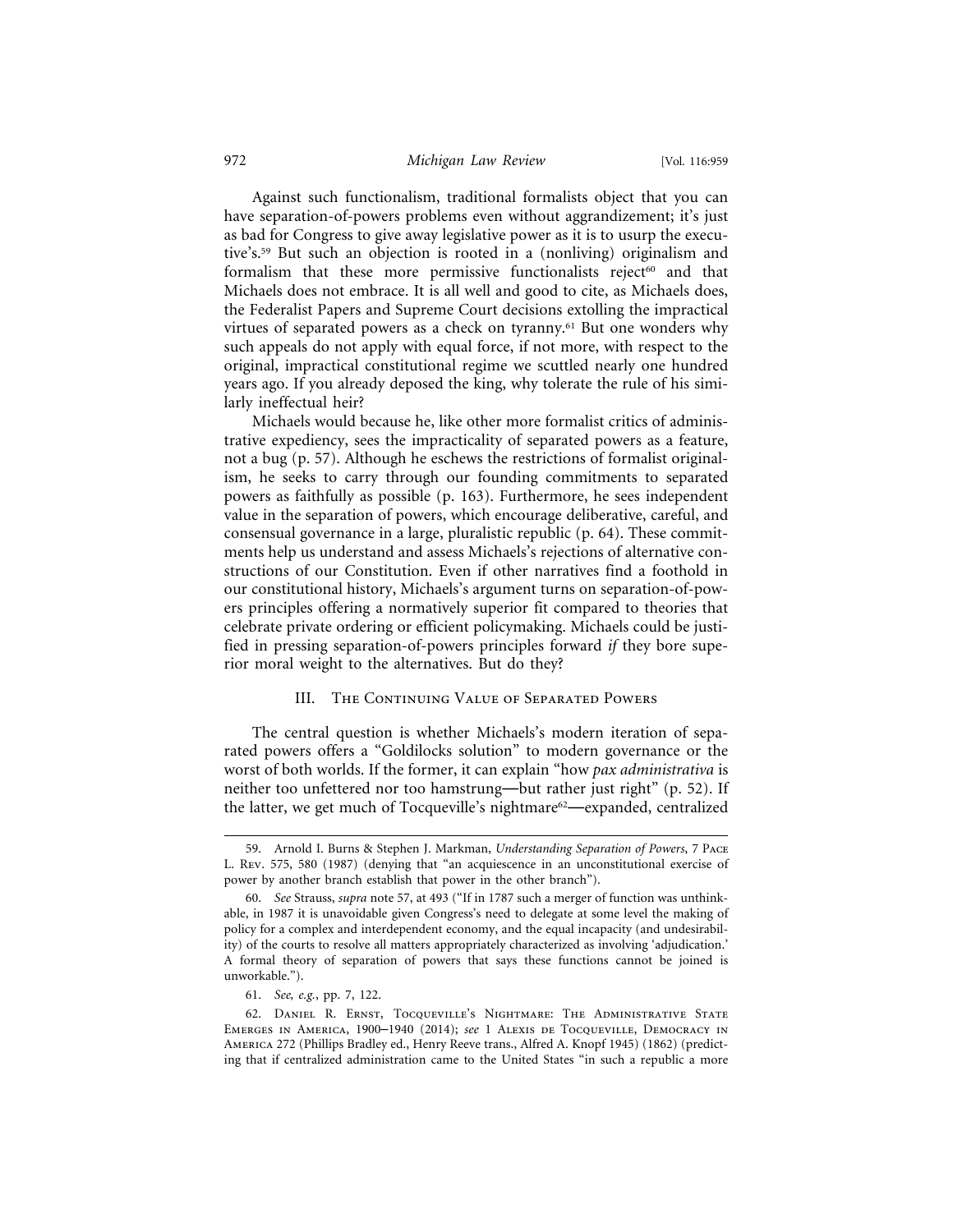power that destroys republican forms and spirit—and lose the efficiencies that made the gambit worth considering in the first place.

To answer that, we should consider more closely the analogues Michaels has stand in for the original branches in his administrative constitution. Michaels does not seek a perfect translation between the original Constitution and his separation of powers. Rather he seeks to reconstruct the "kinds of legal, democratic, and professional interests, commitments, and approaches that Madison and his colleagues pitted against one another in the constitutional arena" (pp. 65–66). No analogy is perfect, but the question is whether the dissimilarities concern essential or accidental features of the original.

Consider his argument that agency heads stand in for the president. The claim that such readily removable officers are a proxy for the president is straightforward. What's more contestable is his understanding of what the presidency is for. For Michaels, agency heads set the policy agenda, albeit filtered, checked, and informed by the civil servants and civil society. This reflects the standard arrangements today in which the president is the national head of a party and directs the legislative agenda of a quiescent, divided, or dithering Congress. But let us not confuse our modern understanding with that of the framers, who rejected a king and envisioned Congress setting the nation's policy agenda.<sup>63</sup> There are normative arguments in favor of a strong presidency—only the president has a national mandate, only the president can forge the coherent policy proposals active national government requires, etc.—but they are the arguments of those who constructed the administrative state and rejected the framers' understanding of our constitutional structure.64 They are also the very types of pragmatic arguments that open the door to privatization as an effective way to get the nation's work done.

Michaels embraces the framers' belief that principal officers should be responsible to the president, but accepts a far broader understanding of the president's role in domestic policy. He seeks to tame that tiger by checking its agents within the administrative state, primarily through limiting privatization, which strengthens the agency heads to the detriment of the other

insufferable despotism would prevail than in any of the absolute monarchies of Europe"), *quoted in* Ernst, *supra* at 1.

<sup>63.</sup> *See, e.g.*, THE FEDERALIST NO. 51, at 322 (Alexander Hamilton) (Clinton Rossiter ed., 1961) ("In republican government, the legislative authority necessarily predominates. The remedy for this inconveniency is to divide the legislature into different branches; and to render them, by different modes of election and different principles of action, as little connected with each other as the nature of their common functions and their common dependence on the society will admit.").

<sup>64.</sup> *See* Frohnen & Carey, *supra* note 2, at 118 (noting that with the rise of progressive era administrative thought "another principle . . . emerged and soon came to be regarded as axiomatic, namely, that democratic accountability requires centralization of authority"); *id.* at 129 (characterizing Woodrow Wilson as rejecting "the Framers' vision of separation of powers and the very idea of overlapping jurisdictions in favor of a top-down, monarchical system of public administration").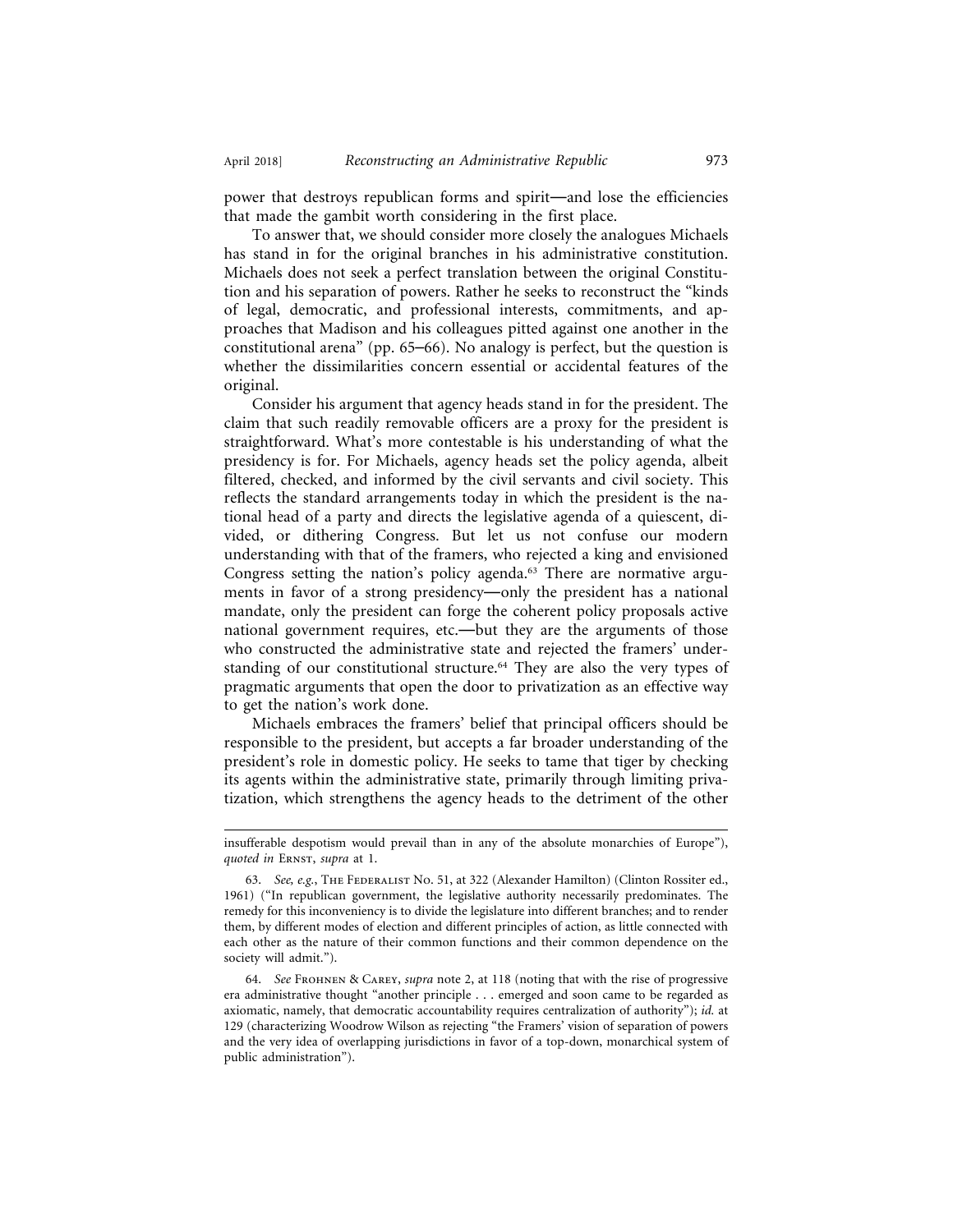pillars of the administrative constitution: the bureaucracy and civil society.<sup>65</sup> It is unclear, however, whether his administrative iterations of Congress and the judiciary can counter the agents of the actual, supercharged president.

Consider the role of civil society, which for Michaels stands in for Congress and will limit the authority of agency leadership (p. 68). Even if, as Michaels contends, public comment has a substantial effect on policy formation (p. 62), we again recapitulate the inversion of the framers' vision in which Congress was supposed to set the agenda, subject only to presidential approval. For the most part, civil society responds to rulemaking notices or enforcement orders, rather than present proposals or "override" the administration's veto of their concerns. Unlike Congress, which is able to engage in self-protection, civil society's influence depends on litigants' ability to convince a court that an agency decision did not give adequate consideration of their beef and thus is arbitrary and capricious under the APA (p. 182).

Furthermore, there is a world of difference between representative, republican government and the flash mob of Facebook "likes" and emails Michaels sees standing in for Congress in modern government (pp. 68, 219–20). The task of forging those cacophonous comments into concrete policy proposals falls not to a pluralistic, representative legislative body, but rather to the unitary president's agency heads and politically unaccountable civil servants. One is as much a supplicant as a citizen. And, while we despair of the farces we see on C-SPAN, equating the role of representative government to posting in the administrative state's comments section hardly feels like self-governance. At best, it is a town hall of world historic proportions, where voices are heard only when many yell in unison.<sup>66</sup>

In this light, privatization's hollowing of the administrative public sphere does not seem so great a loss. In fact, Michaels's take on public participation eerily resembles the mass market mechanisms that drive privatization. Given our *Bowling Alone* political culture,<sup>67</sup> civil society's participation in governance in Michaels's administrative separation of powers will likely consist of a mass of individuals—alone together, or loosely affiliated at best—trying to convince a large, consolidated decisionmaking entity to cater to their tastes. We settle for Silicon Valley's vision of governance, in which the public agenda and Twitter's "Trends for You" merge into an alienated, late capitalist simulacrum of the agora.

Michaels's translation between the judiciary and civil service is equally fraught. He rightly picks up on the independence, professionalism, and dedication to craft that characterizes the ideal types within both institutions (pp. 66–67). But, as Michaels notes, things get a little tricky after that. The framers' view of the judiciary turned on a vision that can look embarrassingly idealistic to postrealist eyes. Publius famously claimed that courts "must declare the sense of the law; and if they should be disposed to exercise

<sup>65.</sup> *See* pp. 202–03.

<sup>66.</sup> *See* p. 73. *But see* p. 162 (invoking the New England town hall meeting).

<sup>67.</sup> *See* Robert D. Putnam, Bowling Alone: The Collapse and Revival of American Community (2001).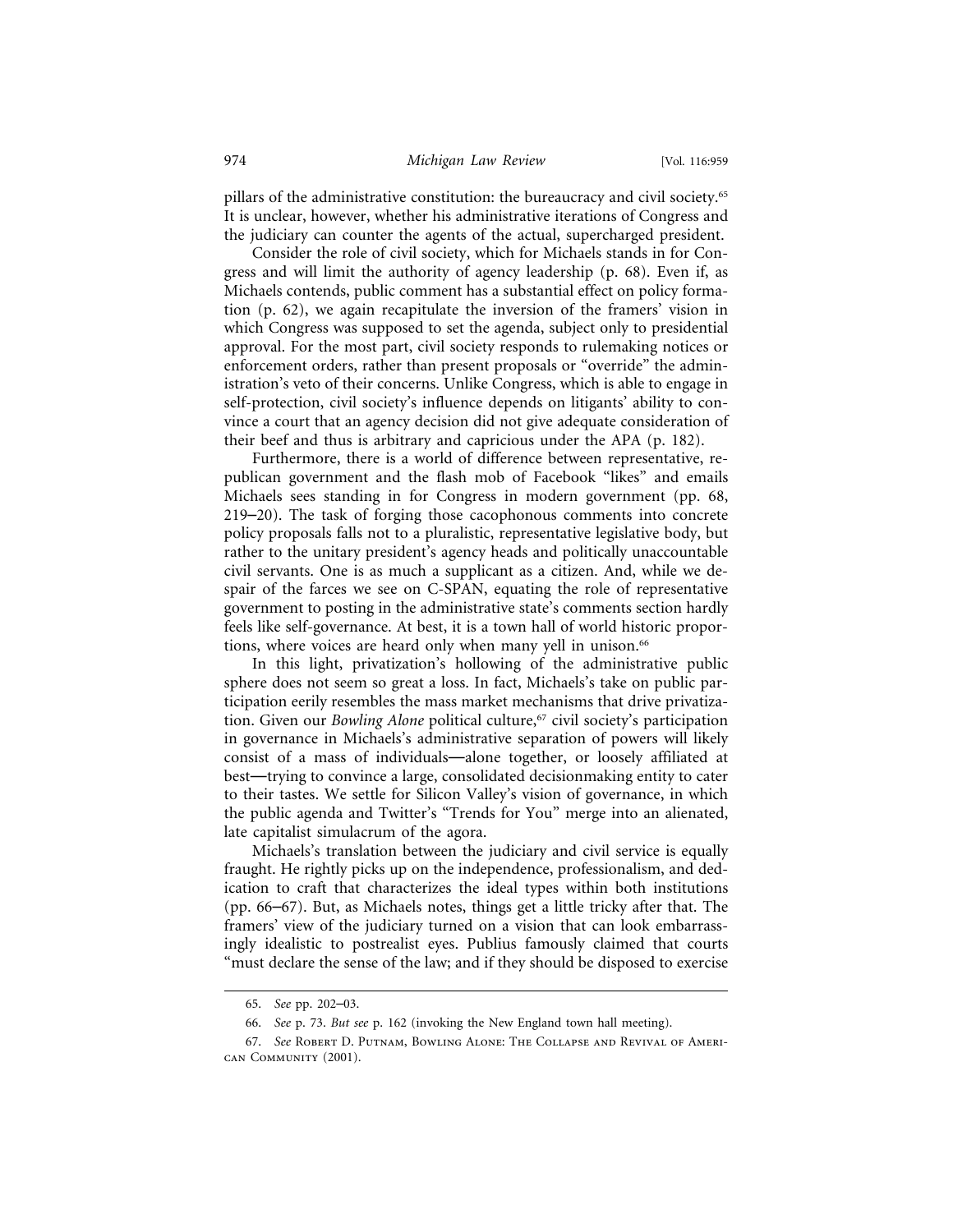WILL instead of JUDGMENT, the consequence would equally be the substitution of their pleasure to that of the legislative body."68 Some have even argued that this combination of tenure protection, electoral insulation, and prioritization of judgment over will entails a principle of strict adherence to institutional precedent.69

Strict adherence to institutional precedent is not something that Michaels thinks civil servants can or even should do. They have "broad discretion" to make enforcement decisions, have "considerable leeway" when administering benefit programs, and even can push back against the policies of an administration, as evidenced by selective leaks and rogue tweeting by the bureaucratic #resistance to an administration (p. 61). If civil servants use these powers to be "potentially formidable counterweights, quite capable of shaping administrative policy" (p. 61), we are much closer to the realm of will rather than legal judgment. Nor will this counterweight be without bias. If, as Michaels accedes (pp. 61–62), civil servants as a class are more inclined to support an activist government and an expanded regulatory mission, an emboldened bureaucracy will be a turbo booster for some administrations and a drag for others.70 In this light, privatization does not seem so bad: contractors may be sellouts to the president, but at least the president answers to the electorate, while the bureaucratic policymakers answer to nobody.

One way for Michaels's analogy to work more tightly would be to accept the early Progressives' long-discarded belief that policy formulation and implementation are neatly separable. Rather than that, Michaels drops the Federalist's faith in the declaratory theory of law and explains that judges and bureaucrats alike must "wade into countless political thickets" and neither can stand aloof "calling balls and strikes" (p. 67). Though both groups' political commitments shape the way they do their jobs, they share a "commitment to rationality, employing reason-giving processes to explain and legitimate their at times countermajoritarian interventions" (p. 67). In short, we have made Publius palatable for a Legal Process world.71

Yet Hart and Sachs still might balk. The analogy works best for administrative adjudication by tenure-protected officials, which is but a slice of all adjudication (and subject to review by agency heads). But civil servants are more than judges who happen to have particularized technical expertise in a field. Beyond the adjudicators who also have part-time policymaking roles,

<sup>68.</sup> The Federalist, *supra* note 63, No. 78 (Alexander Hamilton). *See generally* Philip HAMBURGER, LAW AND JUDICIAL DUTY (2008).

<sup>69.</sup> *See* Randy J. Kozel, *Precedent and Constitutional Design*, 112 Nw. U. L. Rev. (forthcoming 2018) (on file with author).

<sup>70.</sup> Private contractors also favor a large regulatory footprint, p. 45, but they are also easier to get rid of than tenured civil servants, *see* Morgan v. Fletcher, 518 F.2d 236, 239 n.3 (5th Cir. 1975) ("Probationary employees are not afforded the greater procedural advantages available to tenured federal employees.").

<sup>71.</sup> *See generally* Henry M. Hart, Jr. & Albert M. Sacks, The Legal Process: Basic Problems in the Making and Application of Law (William N. Eskridge, Jr. & Philip P. Frickey eds., 1994).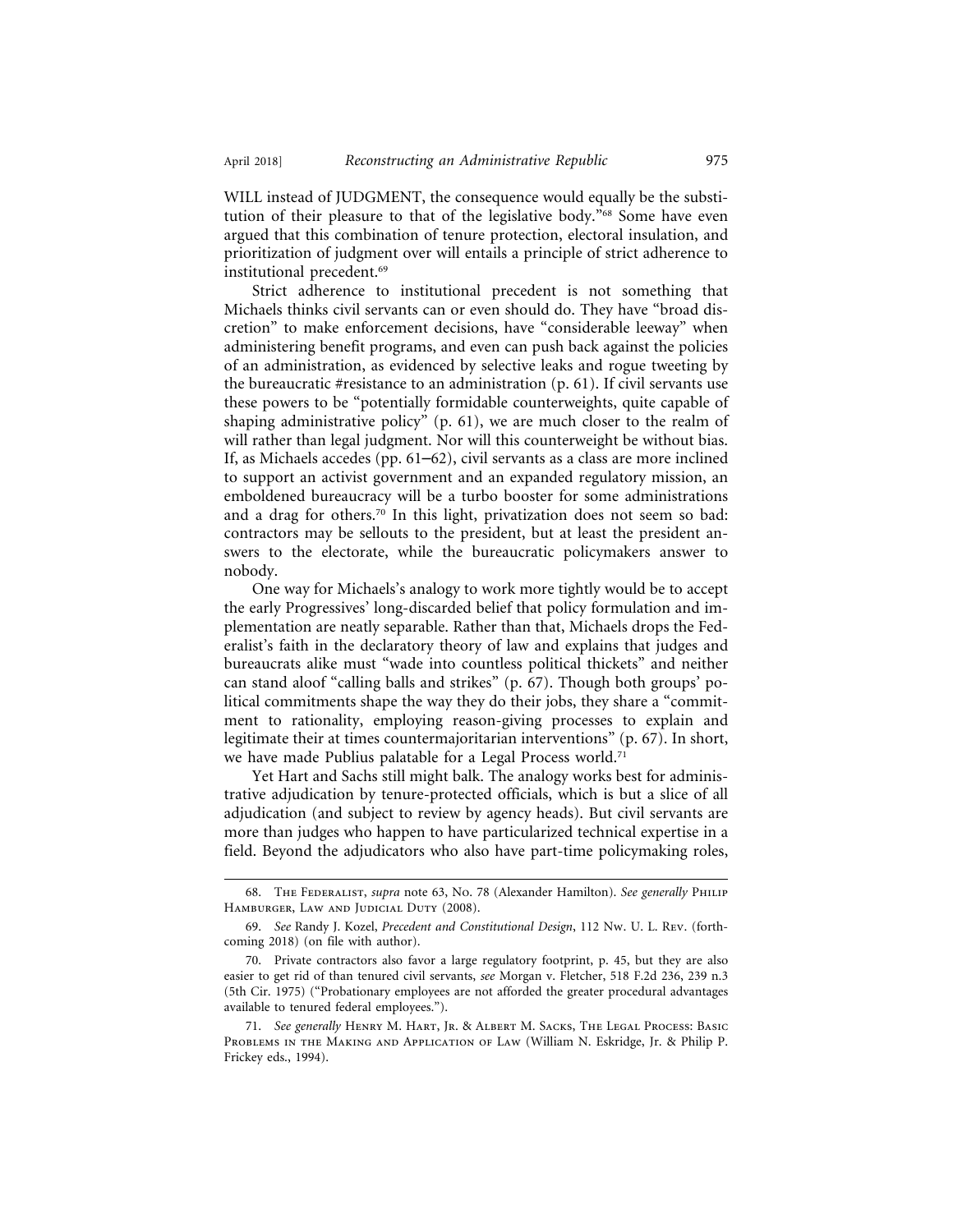other civil servants' full-time jobs are serving as policy shop planners or regulatory prosecutors.72 In this respect, their role is far closer to executive or legislative will than legal judgment.

This point is not merely a formal one. Rather, even a Legal Process thinker amenable to softening the lines between law and policy would admit that adjudication is different than other forms of legal ordering, such as legislating, negotiating, or enforcing the law.73 These different forms require different "kinds of legal, democratic, and professional interests, commitments, and approaches" (p. 65) than even nonidealized adjudication, and civil servants play a hand in all of these functions. Michaels's treatment of the bureaucracy suggests a check against agency heads by a group whose mission and politics have of a technocratic, mandarin orientation. If this is an analogy to the judiciary, it is a controversial one that keeps the protections of judicial duty while assigning its bearers very different and more expansive duties.

Even were the civil service an apt analogue, it too depends on the actual judiciary for its continuing force. As Michaels explains, the civil service has withered as both Congress and the president have sidelined politically unpopular bureaucrats, most significantly through privatization of decisionmaking. For this reason, Michaels seeks judicial protection of the bureaucracy through the carrots and sticks of standards of review. Here, the vulnerable state of the bureaucracy under his administrative constitution recalls the posture of the judiciary in our original Constitution: only constitutional culture and the courts' prestige kept the other branches from ignoring their orders. The roots of that constitutional culture, however, tapped into the notion that judicial duty flowed from legal judgment, not political will. If that legitimating source of independence is precarious in a postrealist age, it is all the more endangered for civil servants who roam the fields of policymaking without any rhetorical camouflage. Hence the double challenge of Michaels asking unelected, tenured judges to protect unelected, tenured policymakers against contractors who often serve at the pleasure of the president.

Michaels must therefore reconsolidate power within the hands of the actual judicial branch. With the administrative state causing congressional atrophy, we are left with two branches jostling for power, with an ascendant president pointing to a political mandate and the judiciary relying on ambitious and novel constitutional arguments to justify its ongoing interventions. This might not end well.<sup>74</sup> In fact, given that Landis also envisioned the

<sup>72.</sup> *Cf.* p. 199 (describing the varied roles played by the SEC and other independent agencies).

<sup>73.</sup> *See* Lon L. Fuller, *The Forms and Limits of Adjudication*, 92 Harv. L. Rev. 353, 354 (1978).

<sup>74.</sup> Perhaps Congress would have a greater appetite for strengthening the civil service as Michaels recommends in his tenth chapter, though he admits that his measures are "likely to be unpopular, expensive, and at odds with their own self-interests." P. 202.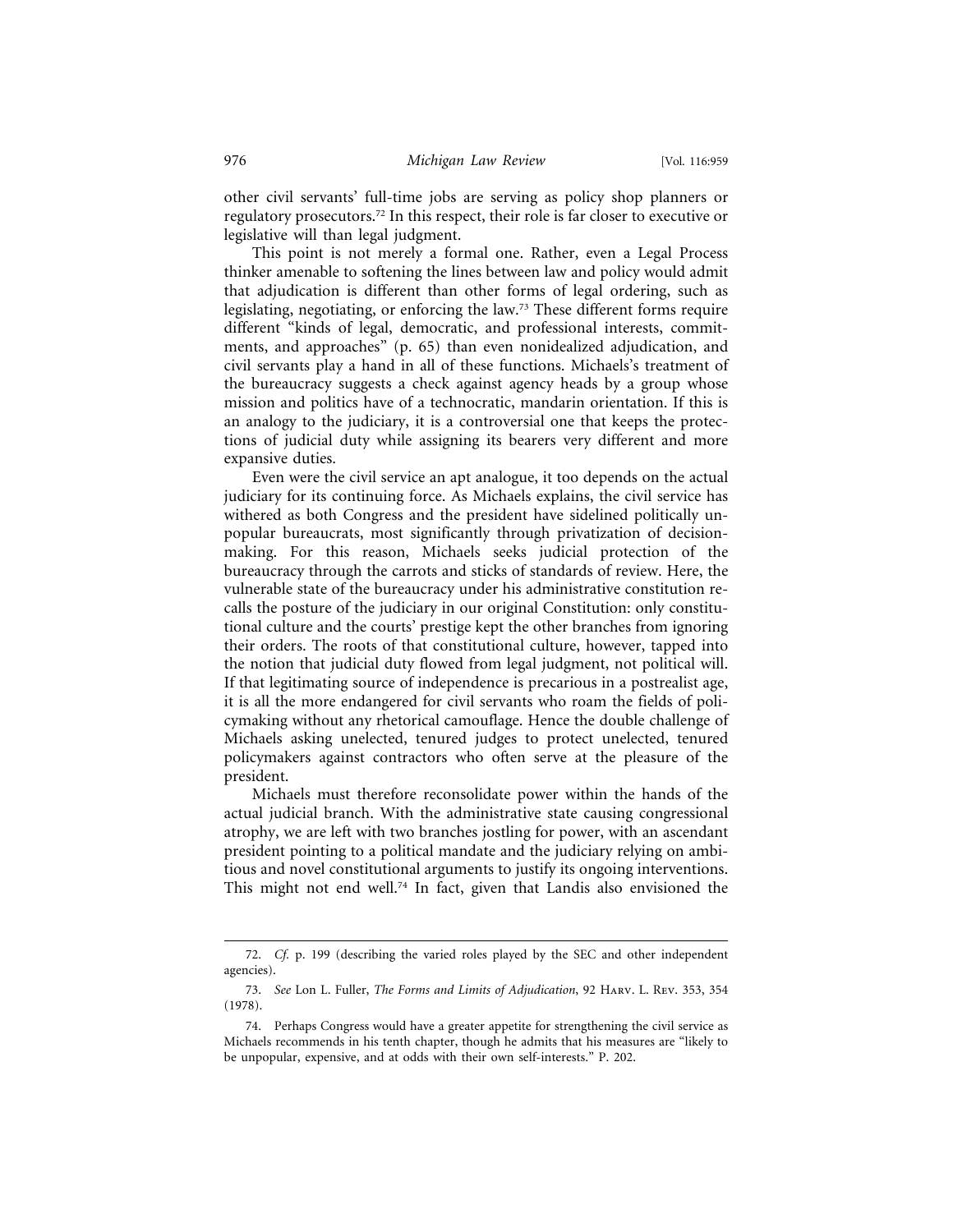bureaucracy checking a politically powerful president, we might have already seen this movie.75

It's worth noting that the Pax Romana, which inspires the name of Michaels's *pax administrativa*, only occurred *after* the fall of the Roman Republic and the rise of the Roman Empire, which maintained the rhetoric and institutional labels of the old regime while expanding under centralized power.76 An originalist could argue that the framers recognized, in part from the lesson of Rome, that the republic-preserving play of ambition against ambition only works when each contender has self-sustaining power to bring into balance. Within the fourth branch, nice abstractions and pleas to the judiciary or an uninterested legislature only go so far, especially once we have accepted the logic of centralized effectiveness that led to the abandonment of our original, limited, and designedly clumsy framework of government. Once we give up that frame, the empire of expediency reigns supreme, leading to the privatization and marketization Michaels dreads without institutional checks robust enough to halt its march.

#### **CONCLUSION**

Michaels's administrative separation of powers may not sufficiently instantiate the values that led the framers to prefer divided government over consolidation in the first place. If we want separation of powers, we might be better off going with Constitution Classic rather than Michaels's version of the New Coke.77 Many functionalists or those who otherwise think our original, limited constitutional order is worth discarding would be little troubled by the objections just voiced above. And surely the measure of a book is not whether it satisfies the criteria of a methodology it does not claim. Having offered both functionalist<sup>78</sup> and formalist<sup>79</sup> critiques of Michaels's theory, it is worth concluding with an appreciation of what his argument offers even to those wary of his constitutional theory.

Michaels's work should give pause to the standard administrative law constitutional functionalist. He offers powerful reasons why aggrandizement of power within the executive is troublesome, even if Congress consents. While, like Hamburger and Lawson, Michaels laments a lost golden age of administrative law, he does not ground his arguments on strictly originalist, formalist premises, nor does he sound a libertarian elegy for the night

<sup>75.</sup> Vermeule, *supra* note 33, at 2467–70 (discussing Landis's theory of separation of powers).

<sup>76.</sup> *See* Klaus Bringmann, A History of the Roman Republic 308 (W.J. Smyth trans., Polity Press 2007) (2002) ("[T]he names of the Republican offices had remained the same, but the essence of their functions had passed to Augustus."); *id.* ("The official justification of the extraordinary legal position held by Augustus was the unusual challenges which could not be solved by means of the regular magistracies of the Republic . . . .").

<sup>77.</sup> *Cf.* Cass R. Sunstein & Adrian Vermeule, *The New Coke: On the Plural Aims of Administrative Law*, 2015 Sup. Cr. Rev. 41.

<sup>78.</sup> *See supra* Section II.B.

<sup>79.</sup> *See supra* Part III.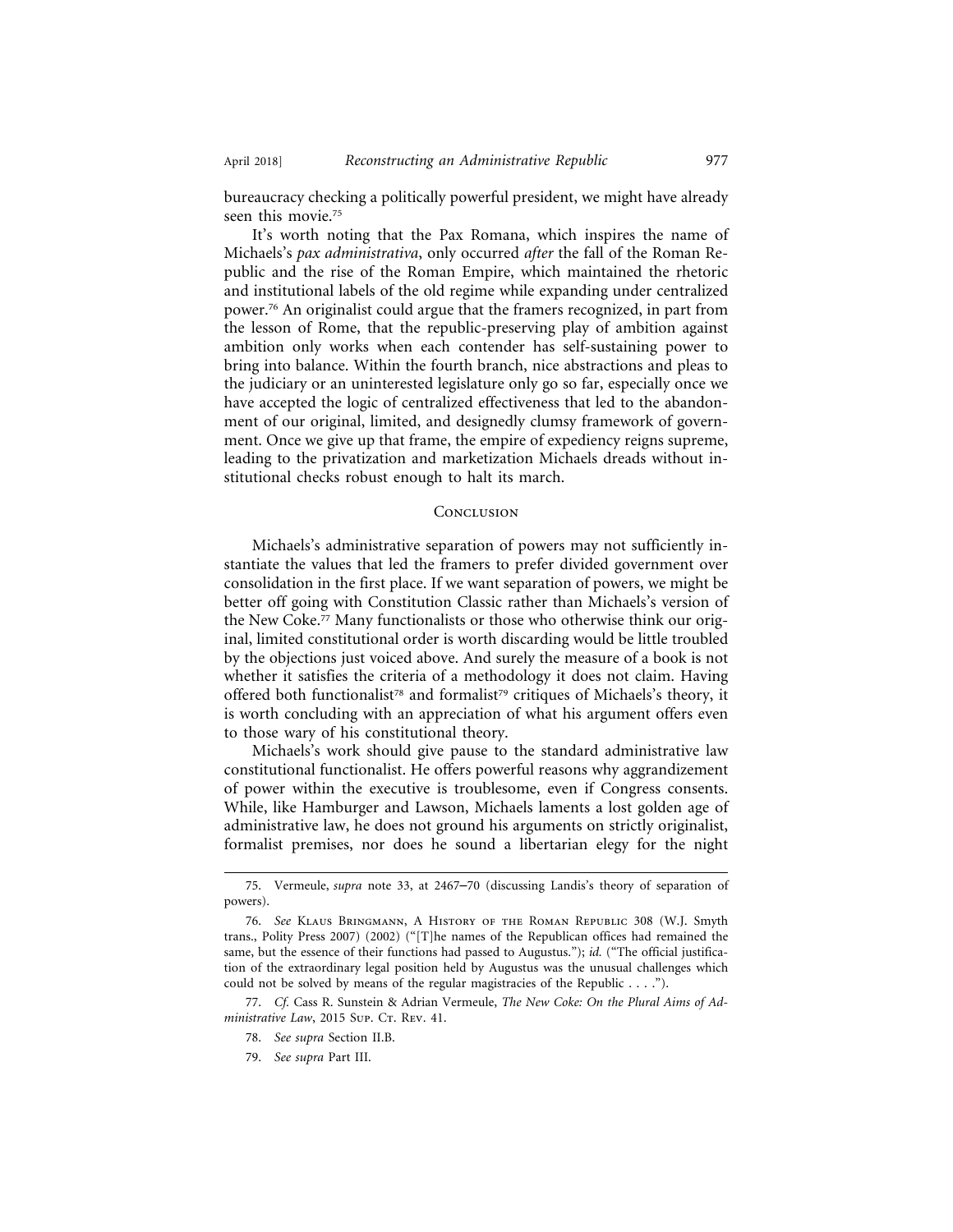watchman state. To the contrary, he argues that the received wisdom of living constitutionalism is insufficiently progressive.

Michaels indicates that the functionalism that reigns supreme over mainstream administrative constitutionalism, which is among other things a justification of the modern federal regulatory state, is insufficiently nuanced in attending to the separation-of-powers values it ostensibly seeks to defend. And he changes the game by contending that more detailed attention to separation of powers is not the sole preserve of bow-tied Federalist Paper fanboys. He contends that smart, responsive, big government demands a more sophisticated functionalism that looks under the hood of the executive branch, for consolidation there abets the colonization of the executive branch by a market ideology that undermines public values. In other words, a subtler accounting of separation of powers within the administrative state will ensure a non-originalist interpretation does not aid and abet the neoliberal takeover of progressive administrative constitutionalism.

Originalists will not be satisfied with Michaels's prescriptions, but that does not mean they should ignore them, either. The first reason is a matter of principle: however imperfect his take on separation of powers, he takes them seriously—and more seriously than most defenders of the modern administrative state. Even if the originalist critic is to dismiss Michaels's argument, she has to up her game to do so. It is too easy for originalists, like myself, to consider non-originalist alternatives as a constitutional match of tennis with the net down, in which most anything is in bounds unless it goes over the fence.80 Michaels challenges that facile construal, deriving from his constitutional theory real and often demanding limits on administrative doctrine.

The second reason is practical: Michaels is likely right that Americans are unwilling to give up the benefits offered by a centralized federal government. For better or worse, the Republic's constitution—in the classical sense of disposition or inclination—has largely departed from a Tocquevillian faith that social problems are best tended to at the direction of civil society or local or state government.<sup>81</sup> For that reason, Congress is unlikely to dismantle the present dispensation, and today's polity would probably view radical judicial surgery on the administrative state as constitutional malpractice.

If there is little appetite for a return to the old regime, the question for originalists remains whether meaningful separation of powers is possible in our polity today. Perhaps, and most radically, they could draw on the negative lessons of the EU and conclude that the United States is simply too large a polity to provide both self-government *and* the regulation and services people demand of the state. If so, originalists might seek solidarity and subsidiarity through a far more radical federalism or even a new constitutional convention. Or the age's dissenters could be more incrementalist, asking that constitutional law's accommodation of the administrative state go this far

<sup>80.</sup> *See, e.g.*, A.L.A. Schechter Poultry Corp. v. United States, 295 U.S. 495 (1935).

<sup>81.</sup> *See* Frohnen & Carey, *supra* note 2, at 88–89.